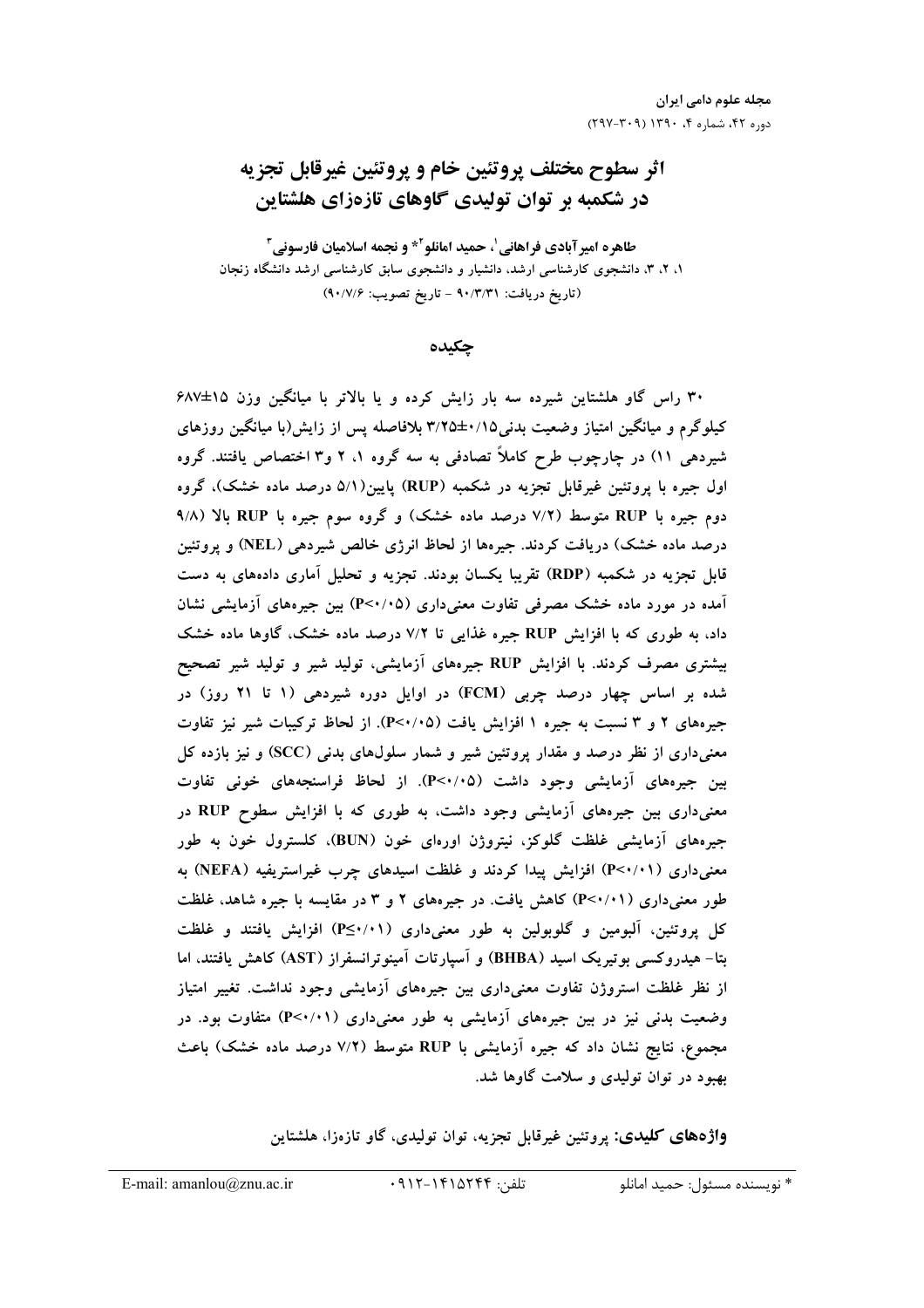2009; Schwab & Foster, 2009; Schwab et al., (2009. نیاز گاوهای تازهزا به پروتئین خام در شورای تحقيقات ملي (NRC, 2001) براي سطوح بالاي توليد بدون موبیلیزاسیون پروتئین بافتی تا ۲۳/۱ درصد گزارش شده است، اما این سطح از پروتئین تاکنون در مزارع تجاری ایران به کار گرفته نشده است، چرا که با مواد خوراکی متداول در ایران، منابع RUP با توازن مناسب از اسیدهای آمینه ضروری کم است و یا تلاش گستردهای برای جبران آن با به کار بردن پودر ماهی و سایر منابع پروتئینهای عبوری صورت نگرفته است. بنابراین در این پژوهش کوشش شده است که جیرههای آزمایشی، حداقل RDP مورد نیاز میکروارگانیسمها را مطابق با توصيه NRC (2001) فراهم كنند، ولي سطوح RUP افزایش یابد و پاسخ گاوها به این افزایش مورد بررسے قرار گیرد.

## مواد و روشها

تعداد ۳۰ راس گاو هلشتاین شیرده سه بار زایش و یا بالاتر موجود در کشت و صنعت شیرین عسل واقع در شهرستان شبستر تبریز با میانگین وزن ۶۸۷±۶۸۷ کیلوگرم و میانگین امتیاز وضعیت بدنی ۳/۲۵±۰/۱۵ بلافاصله پس از زایش (متوازن شده بر اساس تولید شیر دوره شیردهی پیشین) جیرههای ١ تا ٣ را به مدت ٢١ روز، در چارچوب طرح کاملاً تصادفی دریافت کردند (جدول ۱). گاوها به صورت انفرادی نگهداری شده و در حد اشتها تغذیه شدند و در هر قسمت آبخوری مجزا برای گاوها فراهم گردید، به طوری که گاوها در طول شبانه روز به آب دسترسی آزاد داشتند. جیرههای آزمایشی با کمک نرمافزار جیره نویسی شورای تحقیقات ملی (NRC, 2001) تنظیم گردید. نسبت علوفه به کنسانتره در تمامی جیرهها ۴۵ به ۵۵ بر اساس درصدی از ماده خشک بود و ۳ جیره از لحاظ NEL آ مگاکالری در هر کیلوگرم) و RDP (۱۱/۶ درصد ماده خشک) تقریبا یکسان بودند و تفاوت جیرهها از لحاظ سطوح RUP بود و برای افزایش سطوح RUP از کنجاله گلوتن ذرت و پودر ماهی استفاده شد. جیرهها به صورت

#### مقدمه

محاسبه ترکیبات آغوز و شیر تولیدی در ۲۱ روز اول دوره شیردهی (گاوهای تازهزا) و مقایسه آنها با مقدار مواد مغذی عرضه شده توسط جیره غذایی، توازن منفی بسیار زیادی را در مورد انرژی، نیتروژن و کلسیم نشان میدهد (Horst et al., 2005; Kehoe et al., 2007). در (Drackley, 1999; Overton & Nydam, مقالات زيادى (2009 توازن منفی انرژی در اوایل دوره شیردهی در گاوهای شیرده یادآور شده است و این توازن منفی انرژی در صورتی که در دامنه قابل قبول باشد، یک فرآیند طبیعی فیزیولوژیکی است، اما توازن منفی نیتروژن توجه کمتری را به خود معطوف کرده است. محاسبه نیتروژن ورودی و خروجی از بدن گاو شیرده تازهزا، توازن منفی بسیار بزرگی را نشان میدهد که تمامی فعالیتهای طبیعی گاو را تحت تأثیر قرار مے،دھد. کاھش قدرت سیستم ایمنی یکی از عوارض جانبی کمبود پروتئین و اسیدهای آمینه مورد نیاز بوده و بروز عفونت در اوایل دوره شیردهی به همین دلیل می باشد (Nathalie et al., 2004; Sejrsen et al., 2006). اگر پروتئین خام افزایش جیرهای، بدون توجه به پروتئین قابل تجزیه در شکمبه (RDP)<sup>۱</sup> و پروتئین غیرقابل تجزیه در شکمبه (RUP)<sup>۲</sup> تشکیلدهندهاش افزایش یابد، ممکن است RDP بالایی داشته باشد که از يک طرف باعث افزايش هزينه خوراک و اتلاف انرژي به کار رفته برای دفع نیتروژن به صورت اوره شود و از طرف دیگر آلاینده محیط زیست میباشد Santos et) al., 1998; Rajala-Schultz & Saville, 2003; Broderick & Reynal, 2009). هر چند روند پژوهشها در تغذیه گاوهای شیری کاهش دادن پروتئین خام و حتی پروتئین قابل متابولیسم جیره غذایی است Chase) et al., 2009; Chen et al., 2009). لما افزايش اسيدهاى آمینه ضروری و توازن بهتر آنها به ویژه لایزین و متیونین مدنظر می باشد که این امر در گاوهای تازهزا به ویژه در روزهای نخست دوره شیردهی به خوبی درک و (Schwab et al., 2004; Boucher, برآورد نشده است

<sup>3.</sup> Net Energy for Lactation

<sup>1.</sup> Rumen Degradable Protein

<sup>2.</sup> Rumen Undegradable Protein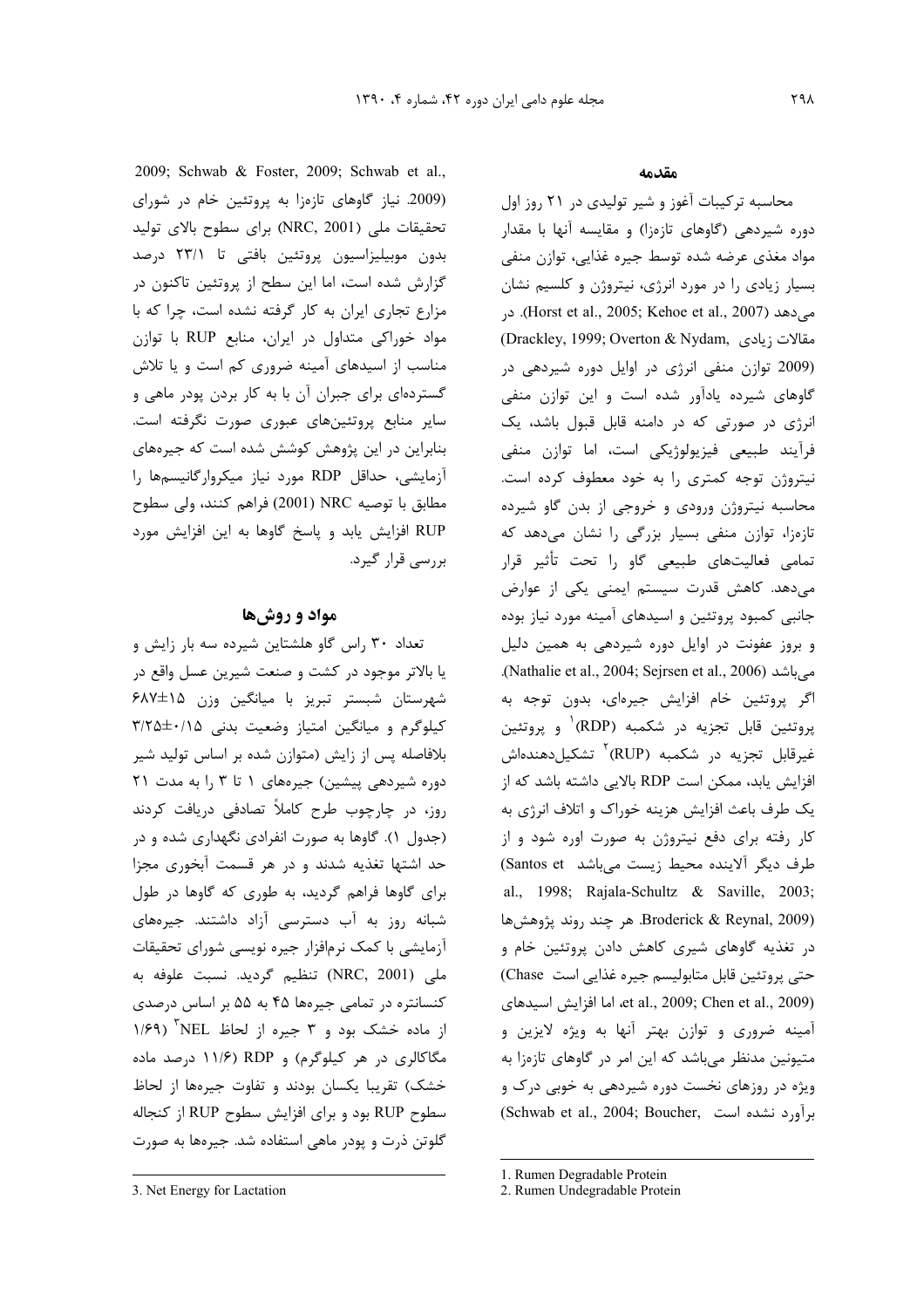كاملاً مخلوط (TMR)<sup>'</sup> در سه وعده به حیوانات خورانیده شد و هر روز بقایای خوراک از آخور جمعآوری و توزین شد و برای آنالیزهای بعدی و اندازهگیری ماده خشک مصرفی (DMI)<sup>۲</sup> روزانه نمونهگیری شد. اجزای تشکیلدهنده جیرههای آزمایشی و ترکیبات مواد مغذی آنها به ترتیب در جدول های ۱ و ۲ نشان داده شده است. در شروع و پایان دوره امتیاز وضعیت بدنی گاوها

توسط دو فرد مجرب تعیین شد و مبنای امتیازدهی، سیستم ۵ امتیازی .Wildman et al (1982) بود (١ بسيار لاغر و ۵ بسيار چاق).

جدول ۱ – اجزای تشکیل دهنده جیرههای آزمایشی (بر اساس درصد ماده خشک)

| جیرەهای آزمایشی        |                          |             |                            |
|------------------------|--------------------------|-------------|----------------------------|
| ٣                      | ٢                        | ١           | مواد خوراکی                |
| ۲۵                     | ۲۵                       | ۲۵          | يونجه خشک                  |
| ٢٠                     | ٢٠                       | ٢٠          | سيلاژ ذرت                  |
| ۱۱۲۶                   | ۱۱۲۶                     | ۱۱۲۶        | ملاس چغندر قند             |
| ۱۱/۰۹                  | ۱۳/۶۸                    | 18128       | دانه جو آسیاب شده          |
| $\lambda$ /٣ $\lambda$ | 9/9۴                     | 11/2        | دانه ذرت آسیاب شده         |
| 4167                   | $\Delta/\Delta f$        | ۶۱۴۲        | تخمپنبه                    |
| ۳/۳۹                   | <b>Y/15</b>              | ۳/۲۷        | كنجاله تخمپنبه             |
| 1/1Y                   | ۱/۳۹                     | ۱۱۶۱        | كنجاله كلزا                |
| $\Delta$ / $\cdot$ )   | $\Delta$ /9 $\Delta$     | ۶۱۸۷        | كنجاله سويا                |
| ۸/۳۳                   | ۴۱۷۵                     | ۱۱۹         | پودر ماهي                  |
| $\Lambda$ /٣٣          | $\Delta/\cdot$ $\Lambda$ | ۱/۸۲        | كنجاله گلوتن ذرت           |
| 119                    | 1/TV                     | ۱/۵۹        | پودر چربی                  |
| $1/\Delta$             | $1/\Delta$               | $1/\Delta$  | بيكربنات سديم              |
| $\cdot$ /۱۶            | $\cdot$ /۱۶              | .19         | اكسيد منيزيم               |
| ۰/۴۳                   | ۰/۴۳                     | ۰/۴۳        | نمک                        |
| ۱۴۵                    | ۱۴۵                      | ۱۴۵         | مكمل معدني'                |
| .76                    | ۱۴۵                      | .180        | مكمل ويتأميني <sup>٢</sup> |
| $\cdot$ /٢١            | $\cdot$ /٢١              | $\cdot$ /٢١ | مواد افزودنى <sup>۳</sup>  |

۱- هر کیلوگرم مکمل معدنی حاوی ۱۷۰۰۰۰ میلیگرم کلسیم، ۱۰۰۰۰۰ میلیگرم منیزیم، ۱۳۰۰۰ میلیگرم منگنز، ۲۰۰۰۰ میلیگرم روی، ۸۰ میلیگرم کبالت، ١١٠ میلیگرم سلنیوم، ٢٠٠ میلیگرم ید، ۵٠٠٠ میلی گرم مس و ۴۰۰۰ میلی گرم آهن است.

۲- هر کیلوگرم مکمل ویتأمینی حاوی ۱۸۰۰۰۰۰ واحد بینالمللی ويتأمين A · · · · · · واحد بينالمللي ويتأمين D3، ٨٠٠٠ واحد بينالمللي ویتأمین E و ۳۰۰۰ میلیگرم آنتی|کسیدانت است. ۳- حاوی ۰/۱۱ درصد مایکوزورب (توکسین بایندر آلی)، ۰/۰۴ درصد تی- توکسین بایندر (توکسین بایندر آلی و معدنی) و ۰/۰۶ درصد اویلافور است.

1. Total Mixed Ration

2. Dry Matter Intake

گاوها سه بار در شبانه روز شیردوشی شدند و مجموع شير توليدي به طور روزانه ثبت گرديد. جهت تعیین ترکیبات شیر، نمونهگیری از شیر به نسبت شیر تولیدی در هر وعده به صورت هفتگی انجام شد و دی کرومات پتاسیم به عنوان ماده نگهدارنده به نمونهها اضافه شد. سیس نمونهها در دمای۴ درجه سانتی گراد ذخیره و به آزمایشگاه جهت تعیین ترکیبات شیر با استفاده از دستگاه میلکواسکن Combifoss 5000 Foss) (Electric, Hillerqd, Denmark فرستاده شدند.

جهت تعیین فراسنجههای خونی، نمونهگیری از خون در هفته آخر آزمایش و ۴ ساعت پس از خوراکدهی صبح، با استفاده از لولههای خلاءدار حاوی ماده ضد انعقاد ۱۰میلی لیتری از سیاهرگ دمی به عمل آمد و گلوکز خون در زمان خون گیری از گاوها با دستگاه گلوکزسنج (Gloco-Trand 2) و کیت آکیوچک (Accu-Chek، ساخت کشور آلمان) اندازهگیری شد. جهت جدا کردن پلاسما، نمونههای خون به وسیله  $\mathbf{r} \cdots$  دستگاه سانتریفوژ (Sigma-101-Germany) در دور به مدت ۱۵ دقیقه سانتریفوژ شده و پلاسمای حاصله جهت تعیین فراسنجههای خونی از قبیل: پروتیئن کل، آلبومین، نیتروژن اورهای خون و کلسترول در دمای ۲۰- درجه سانتی گراد منجمد شدند و با دستگاه اسپکتروفتومتر (Perkin-Elmwr-35) و کیتهای پارس آزمون آنالیز شدند. جهت اندازهگیری برخی فراسنجههای خونی از جمله: اسیدهای چرب غیراستریفیه (NEFA) ، بتا- هیدروکسی بوتیریک اسید (BHBA) به آسپارتات آمینوترانسفراز (AST) و استروژن، نمونههای خون به آزمایشگاه مبنا فرستاده شدند. خوراک مصرفی به طور روزانه اندازهگیری شد و هر هفته یک بار از جیره مخلوط و باقیمانده خوراک نمونه گیری انجام شد و برای تعیین ماده خشک و مواد مغذی به آزمایشگاه تغذیه دام انتقال یافت ,AOAC)  $.1990$ 

آزمایش در چارچوب طرح کاملاً تصادفی با سه تیمار (جیرههای آزمایشی) انجام شد. مدل آماری طرح به

<sup>3.</sup> Non Esterified Fatty Acids

<sup>4.</sup> β-Hydoxybutyrate

<sup>5.</sup> Aspartate Aminotransferase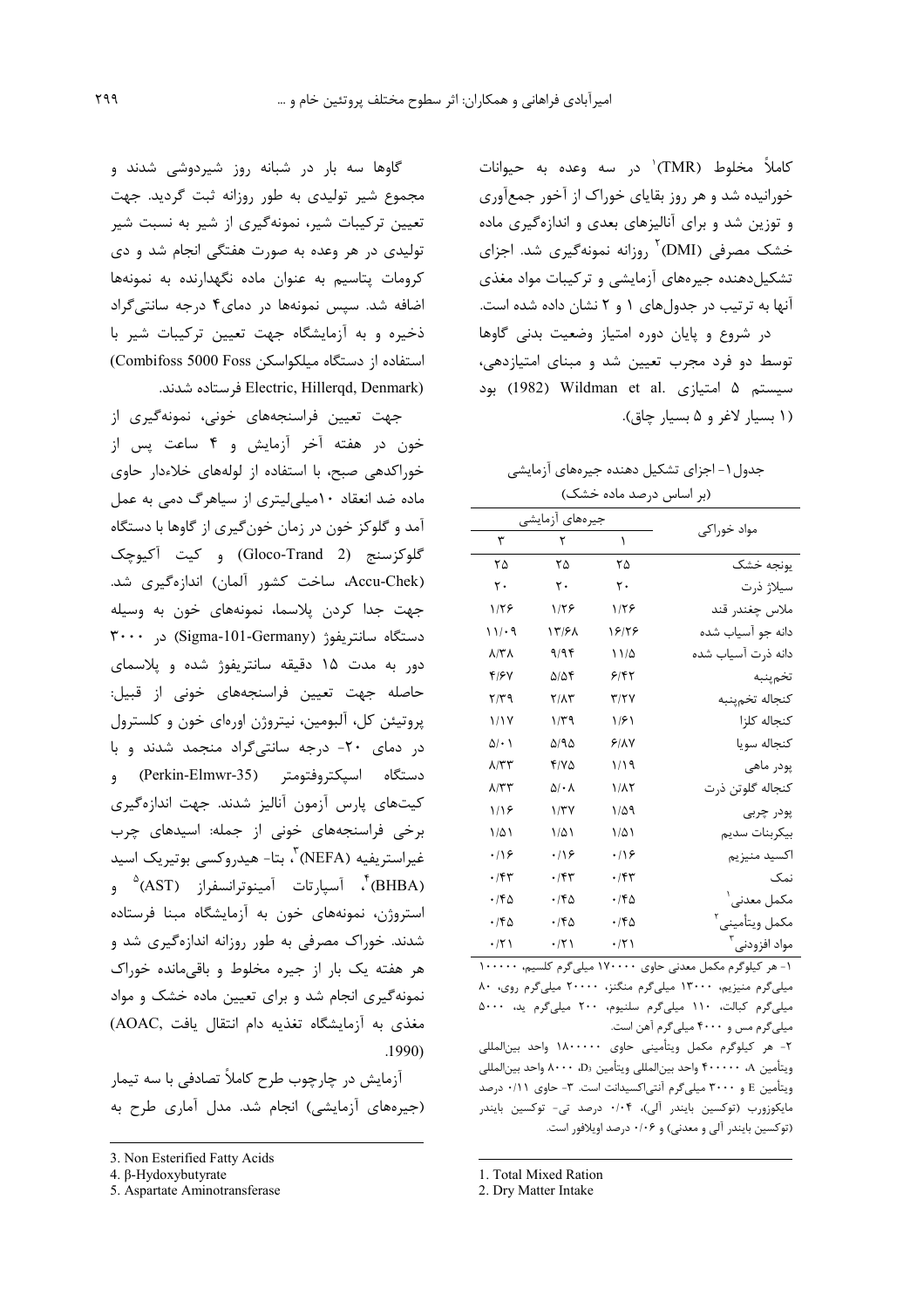صورت زیر بود:

$$
Y_{ijk} = \mu + T_i + \delta_{ij} + t_k + (T \times t)_{ik} + \epsilon_{ijl}
$$

 $T_i$  حنغیر وابسته،  $\mu$  میانگین کل مشاهدات،  $Y_{ijk}$ اثر تیمار، S<sub>ij</sub> خطای تصادفی با میانگین صفر و واریانس (واریانس بین حیوانات در داخل تیمار)،  $t_{\rm k}$  اثر زمان)  $\sigma ^{\rm v}{}_{\rm \delta}$ اثر متقابل تیمار در زمان و  $\varepsilon_{\rm{iik}}$  خطای تصادفی (T $\times$ t)

با میانگین صفر و واریانس  $\sigma^{\rm Y}$  (واریانس بین اندازهگیریها در داخل حیوانات) میباشند. پس از تجزیه واریانس، میانگینهای مربوط به هر صفت با آزمون توکی مورد مقایسه قرار گرفت و مبنای مقایسهها سطح احتمال ۵ درصد بود. جهت تجزیه و تحلیل دادهها از نرمافزار SAS Institute, 2004) SAS أن مافزار SAS Institute, 2004) MIXED استفاده شد.

| جيرەهاي آزمايشى                       |                   |                   |                                                                          |
|---------------------------------------|-------------------|-------------------|--------------------------------------------------------------------------|
| ٣                                     | ٢                 | ١                 | مواد مغذى                                                                |
| $1/\gamma$ .                          | ۱۱۶۹              | 1/۶۷              | انرژی خالص شیردهی (مگاکالری در کیلوگرم)                                  |
| Y1/F                                  | $\lambda/\lambda$ | 1811              | پروتئین خام (درصدی از ماده خشک)                                          |
| 119                                   | 118               | ۱۱                | پروتئین قابل تجزیه در شکمبه (درصدی از ماده خشک)                          |
| 9/1                                   | Y/Y               | $\Delta/\Lambda$  | پروتئین غیرقابل تجزیه در شکمبه(درصدی از ماده خشک)                        |
| 15.5                                  | 15/1A             | 1.77              | پروتئین قابل متابولیسم (درصدی از ماده خشک)                               |
| $Y/\Lambda Y$                         | ۳/۹۹              | <b>٣/٢٧</b>       | نسبت لیزین به متیونین (درصدی از پروتئین قابل متابولیسم)                  |
| ۱۳۶۷                                  | 151 <sub>A</sub>  | $\cdot$ Y $\cdot$ | کل اسیدهای آمینه ضروری (گرم در روز)                                      |
| $\mathbf{r} \cdot / \mathbf{v}$       | T11               | ۳۲/۱              | دیواره سلولی ( درصدی از ماده خشک)                                        |
| $Y$ $/\lambda$                        | <b>٢١/٨</b>       | $Y$ $\Lambda$     | دیواره سلولی علوفهای <sup>۲</sup> (درصدی از ماده خشک)                    |
| $\mathbf{Y}\boldsymbol{\cdot}/\Delta$ | ٢١                | ۲۱/۴              | دیواره سلولی منهای همیسلولز <sup>۳</sup> (درصدی از ماده خشک)             |
| $\mathbf{y}(\mathbf{y})$              | ۳۸/۸              | 4.14              | کربوهیدرات غیرالیافی ٔ (درصدی از ماده خشک)                               |
| $f/\tau$                              | ۴۱۶               | $f/\lambda$       | عصاره اتری (درصدی از ماده خشک)                                           |
| $\frac{1}{2}$                         | ١                 | $\cdot$ /9        | کلسیم (درصدی از ماده خشک)                                                |
| $\cdot$ /۶                            | $\cdot/\Delta$    | $\cdot$ /۴        | فسفر (درصدی از ماده خشک)                                                 |
| ۳۲۶                                   | ۳۳۴               | ۳۴۶               | تفاوت آنیون-کاتیون جیره <sup>۵</sup> (میلیاکی والان در کیلوگرم ماده خشک) |

جدول ۲- ترکیب مواد مغذی جیرههای آزمایشی (بر اساس درصد ماده خشک)

1. NDF, 2. Forage NDF, 3. ADF, 4. NFC, 5. DCAD

(Sejrsen et al., 2006; Nathalie et al., 2004) و بروز ناهنجاریهای متابولیکی از جمله کاهش سریع امتیاز وضعیت بدنی (BCS) ٰ، کتوزیس، کبدچرب و جابجایی (Drackley, 1999; Drackley et al., شيردان مؤثر است (2009 ,Duffield et al., 2009 بنابراين جير مهايي كه از سطوح بالاتر پروتئین به ویژه RUP برخوردار هستند، به نفع توليد و حفظ BCS هستند (NRC, 2001). گاوها در پیرامون زایش به علت افزایش غلظت استروژن در خون (Ingvartsen, 2006) با كاهش اشتها روبرو مى شوند و از آنجایی که طبق توصیه NRC (2001) برای سطوح بالای تولید، پروتئین خام بیشتری مورد نیاز است، بنابراین

### نتايج و بحث

میانگین ماده خشک مصرفی (DMI) در گاوهایی که جیرههای ١ تا ٣ را دریافت کردند، به ترتیب ١۵/۵۶، ۱۷/۰۳ و ۱۶/۸۹ کیلوگرم در روز بود (جدول ۳). با افزایش سطوح RUP در جیره گاوهای تازهزا، ماده خشک مصرفی در جیرههای آزمایشی ۲ و ۳ نسبت به جیره شاهد به طور معنی داری افزایش یافت (P<۰/۰۵). اما بين جيره ٢ و ٣ تفاوت معنى دارى وجود نداشت. ماده خشک مصرفی به جهت تأمین مواد مغذی برای حفظ سلامت دام و تولید (به ویژه در گاوهای تازهزا) از اهمیت ویژهای برخوردار است. ماده خشک مصرفی پايين و عرضه مواد مغذي كم، به ويژه پروتئين و اسیدهای آمینه در کاهش قدرت سیستم ایمنی

<sup>1.</sup> Body Condition Score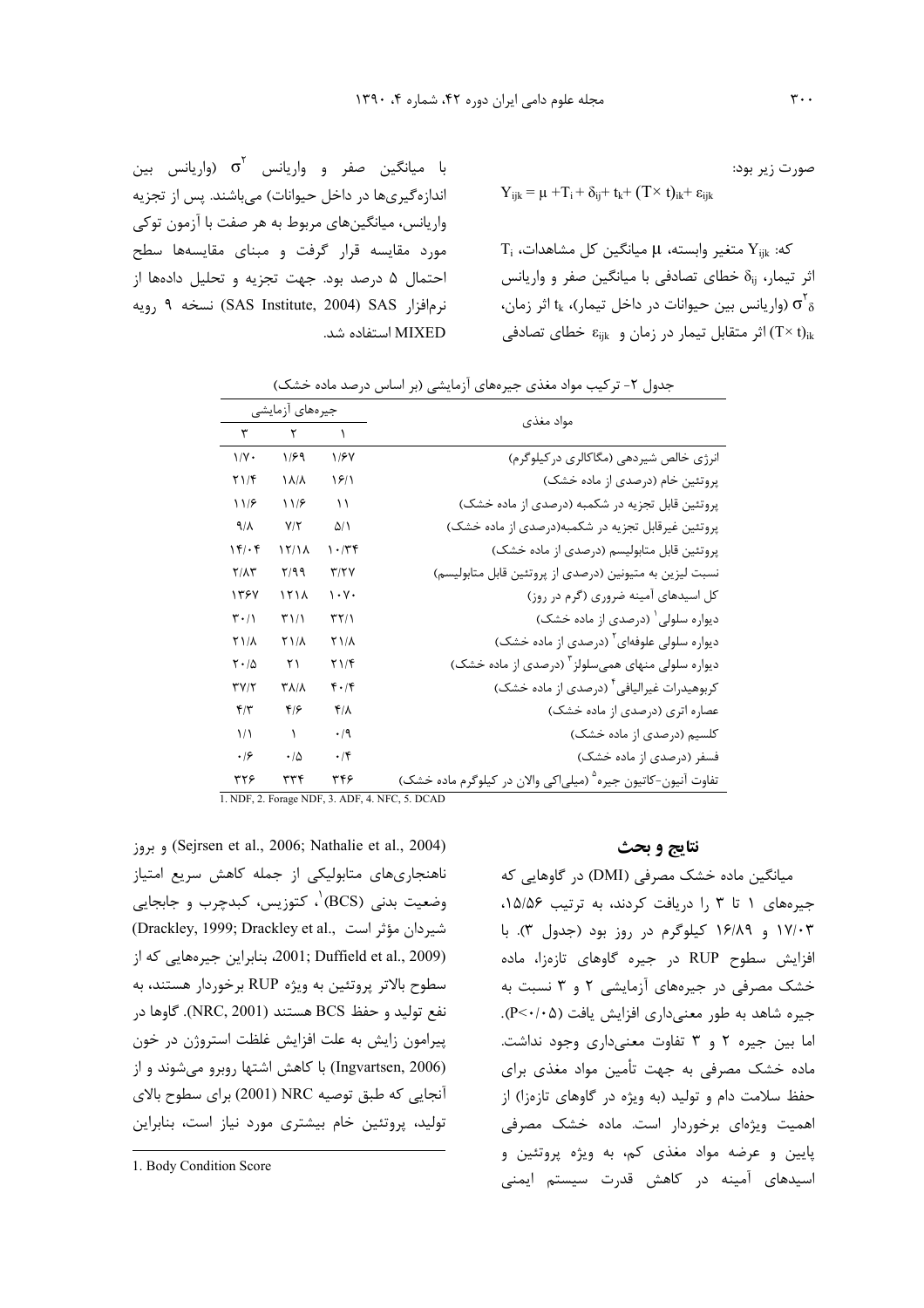بایستی این مقدار CP در DMI پایین تأمین شود که درصد بالای RDP و RUP را دیکته می کند Khorasani) .et al., 1996)

به علت کاهش DMI در روزهای نخست دوره شیردهی، سرعت عبور کاهش و در نتیجه تجزیه پذیری منابع پروتئینی در شکمبه افزایش می یابد، بنابراین عبور نيتروژن غيرآمونياكي (NAN)'، نيتروژن غيرميكروبي غیرآمونیاکی (NANMN)<sup>۲</sup> و به تبع آن ورود اسیدهای آمینه ضروری (EAA) ؓ و لایزین (Lys) و متیونین (Met) به روده کوچک کاهش می یابد (Ipharraguerre) & clark, 2005). بنابراین بایستی نسبت مکملهای RUP در جیره غذایی افزایش یابد. اما، Ipharraguerre l, DMI هر مروری از مقالات، کاهش J, DMI در جایگزینی کنجاله سویای حلالی با منابع RUP (یودر ماهی، کنجاله گلوتن ذرت) گزارش کردند که با نتایج اين پژوهش مغايرت داشت. البته در مطالعات ايشان، میانگین روزهای شیردهی ۱۱۱ روز گزارش شده است که نیاز حیوان در این دوره با دوره تازهزا کاملاً متفاوت مے باشد.

میانگین تولید شیر روزانه از جیره ۱ تا ۳ به ترتیب ،۳۲/۴۵ ۳۷/۹۰ و ۳۹/۶۴ کیلوگرم در روز بود (جدول۳). با افزایش سطوح RUP، تولید شیر روزانه و نیز تولید شیر تصحیح شده در جیرههای ۲ و ۳ در مقایسه با

1 Non Ammonia Nitrogen

2. Non Ammonia Non Microbial Nitrogen

3. Essential Amino Acids

| جیره شاهد به طور معنیداری افزایش پیدا کرد                      |
|----------------------------------------------------------------|
| (P<٠/٠۵). افزایش سطوح RUP با افزایش سطوح                       |
| پروتئين قابل متابوليسم (MP) <sup>۴</sup> و عرضه بالاتر اسيدهاي |
| آمینه ضروری (EAA) به روده کوچک همراه است                       |
| (Flis & Wattiaux, 2005; Chen et al., 2009).                    |

Schwab & Foster (2009) در پژوهشی در دانشگاه کرنل گزارش کردند که در هفتههای اول دوره شیردهی، عامل محدودکننده برای تولید شیر MP است و نه NEL، در نتيجه افزايش دادن سطوح RUP به نفع افزايش تولید شیر است. از لحاظ درصد و مقدار چربی شیر تفاوت معنی داری بین جیرههای آزمایشی وجود نداشت، اما به لحاظ عددی در جیره آزمایشی ۳ کاهش یافته بود و مکانیسمهای پیشنهادی برای کاهش درصد چربی شیر می تواند این باشد که یودر ماهی باعث مهار سنتز دنووی اسیدهای چرب، مهار لیپویروتئین لیپاز در غده پستانی و تغییر در متابولیسم پس شکمبهای میشود Mattos et). lal., 2002) يكوزا ينتا انوئيک اسيد (EPA) و دكوزا) هگزا انوئیک اسید (DHA) <sup>۶</sup> دو اسید چرب عمده د<sub>ر</sub> پودر ماهی هستند و گزارش شده است که مهارکننده بالقوهتری از لیپوژنز نسبت به دیگر اسیدهای چرب غيراشباع با چند پيوند دوگانه (PUFA)<sup>۷</sup> هستند (Jump et al., 1996). درصد و مقدار پروتئین

4. Metabolizable Protien

5. Eicosapentaenoic Acid

6. Docosahexaenoic Acid

7. Polyunsaturated Fatty Acids

| سطح احتمال                      | *SEM                     | جیرەهای ازمایشی                                          |                                                     |                                                              | صفت                                                     |
|---------------------------------|--------------------------|----------------------------------------------------------|-----------------------------------------------------|--------------------------------------------------------------|---------------------------------------------------------|
|                                 |                          |                                                          |                                                     |                                                              |                                                         |
| $\langle \cdot   \cdot \rangle$ | .109                     | $19/19^a$                                                | $\mathcal{W}/\cdot \mathcal{Y}^a$                   | $10/85^b$                                                    | ماده خشک مصرفی(کیلوگرم در روز)                          |
| $\langle \cdot   \cdot \rangle$ | Y/Y                      | $\mathbf{r}$ 9/ $\mathbf{r}$                             | $\mathbf{r} \mathbf{v}/\mathbf{q} \cdot \mathbf{a}$ | $rr$ / $r_0$ <sup>b</sup>                                    | تولید شیر روزانه(کیلوگرم در روز)                        |
| $\langle \cdot   \cdot \rangle$ | $7/\Delta$               | $\mathbf{r}\mathbf{r}/\mathbf{r}\mathbf{s}^{\mathrm{a}}$ | $\mathsf{r}\mathsf{r}/\mathsf{r}^{\mathrm{a}}$      | $\mathsf{Y} \mathsf{Y} / \mathsf{Q} \mathsf{f}^{\mathsf{b}}$ | تولید شیر تصحیح شده <sup>(</sup> (کیلوگرم در روز)       |
| .199                            | .11V                     | $Y/\lambda$ 9                                            | T/Y                                                 | $\mathbf{r}$                                                 | چربی شیر(درصد)                                          |
| .779                            | $\cdot/1$                | 1/10                                                     | 1/19                                                | .19V                                                         | مقدار چربی شیر(کیلوگرم در روز)                          |
| $\cdot$ / $\cdot$ $\Delta$      | $.  . \rangle$           | $\mathbf{r}/\mathbf{r}\mathbf{a}^{\mathrm{a}}$           | $\mathbf{r}$ / $\mathbf{r}$ . <sup>b</sup>          | $\mathbf{r}/\cdot \mathbf{v}^{\mathrm{c}}$                   | پروتئين شير(درصد)                                       |
| .1.9                            | $\cdot$ / $\cdot$ $\vee$ | $1/\tau \tau^a$                                          | $1/\Upsilon$ <sup>a</sup>                           | $.9v^b$                                                      | مقدار پروتئین شیر(کیلوگرم در روز)                       |
| .1.7                            | $TV$ . 9                 | $155^b$                                                  | $151^b$                                             | $\mathsf{r}\mathsf{v}\mathsf{r}^{\mathsf{a}}$                | شمار سلولهای بدنی شیر (۱۰ <sup>۲</sup> در هر میلی لیتر) |
| $\cdot$ / $\cdot$ \             | .   . 9                  | $\mathsf{r}/\mathsf{r}\mathsf{r}^{\mathrm{a}}$           | $\gamma/\gamma$ ab                                  | $\mathsf{y}_1$ . $\mathsf{z}_0$                              | نسبت تولید شیر به خوراک مصرفی                           |
|                                 |                          |                                                          |                                                     |                                                              |                                                         |

جدول ۳- توان تولیدی گاوهای شیرده تغذیه شده با سطوح متفاوت پروتئین غیرقابل تجزیه در شکمبه.

۱- تصحیح شده برای ۴ درصد چربی؛ حروف غیرمشترک در هر ردیف نشاندهنده تفاوت معنیدار میانگینها در سطح احتمال ۵ درصد است. Standard Frror of Means\*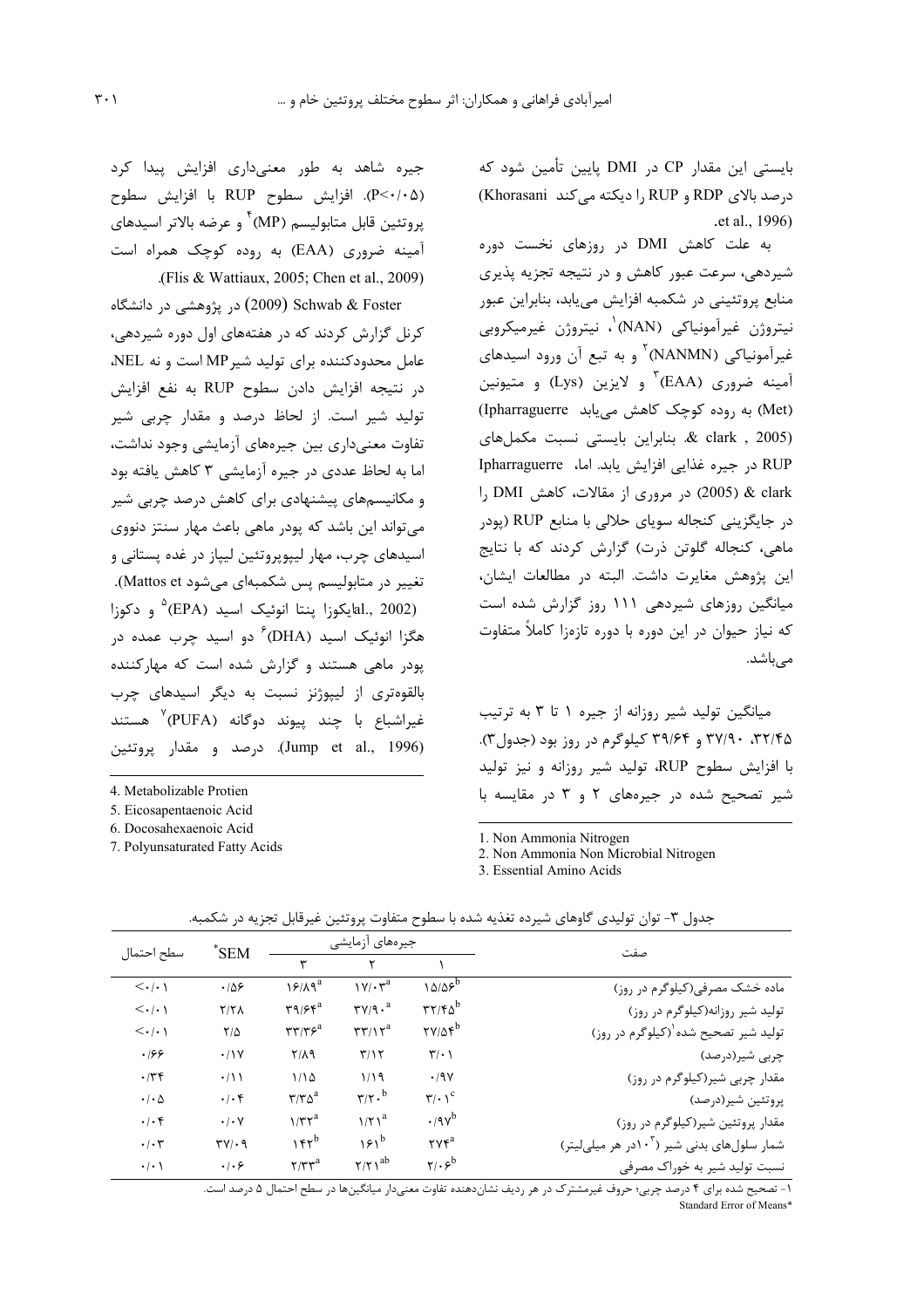شیر در جیره ۲ و ۳ در مقایسه با جیره شاهد به طور معنیداری بالا بود. دلیل این افزایش میتواند این باشد که برخی منابع RUP پروفیل اسیدآمینهای را فراهم کرده که به الگوی اسیدهای آمینه شیر نزدیکتر بوده است و بالا بردن سطوح RUP، به ویژه با منبع پودر ماهی منجر به عرضه سطوح بهینهای از نسبت لیزین به متیونین (٢/٩٩ و ٢/٨٣ در مقابل ٣/٢٧ درصد بر اساس درصدی از MP) به روده کوچک شده است و از آنجایی که لیزین و متیونین اسیدهای آمینه محدودکننده برای تولید شیر و پروتئین شیر میباشند، بنابراین افزایش سطوح RUP باعث بالا رفتن پروتئين شير شده است (Shwab & Foster, 2009; Van Amburgh et al.,  $.2009)$ 

پژوهشگران دانشگاه كرنل ;(Schwab et al., 2007 Schwab & Foster, 2009) گزارش کردند که بیشینه کردن ترکیبات شیر و مورد استفاده قرار گرفتن MP در گاوهای شیرده نیازمند عرضه پروفیلی از اسیدهای آمینه در پروتئین قابل متابولیسم است که پروفیل مورد نیاز برای ترکیبی از وظایف نگهداری، تولیدمثل و تولید شیر را تأمین کند و این که MP عرضه شده کافی، اما مازاد بر نیاز برای بهینه سلامتی، تولیدمثل و تولید شیر نباشد. در مجموع این مشاهدات نشان میدهد که وقتی عرضه اسیدهای آمینه نزدیک نیازها برای کل اسیدهای آمینه قابل جذب باشد، نیاز به کل اسیدهای آمینه غیرضروری (NEAA)<sup>٬</sup>، پیش از نیاز برای محدودكنندهترين اسيدهاى آمينه ضرورى تأمين می شوند. همچنین بین جیرههای آزمایشی از لحاظ شمار سلولهای پیکری (SCC)<sup>۲</sup> تفاوت معنیداری بین جیرههای آزمایشی ۲ و ۳ در مقایسه با جیره شاهد وجود داشت (β<۰/۰۵).

به طور متوسط، یگ گاو ۳۵۰۰ نوتروفیل در هر میکرولیتر خون دارد که به عبارت دیگر ۱/۴×۱/۴ نوتروفیل در یک گاو ۸۰۰ کیلوگرمی قابل محاسبه است و نيمه عمر نوتروفيل ها حدود ۶ ساعت مي باشد Sejrsen) et al., 2006). بنابراین اسیدهای آمینه مورد نیاز برای

تکثیر گلبولهای سفید و بهبود سیستم ایمنی بایستی از طريق جيره غذايي با افزودن مكملهاي پروتئيني تأمين شود. همان طوری که در این آزمایش، افزایش سطوح RUP با SCCپایین شیر همراه بود که میتواند اشاره بر افزایش قدرت سیستم ایمنی و در نتیجه کاهش ورم يستان باشد (Nathalie et al., 2004).

نسبت تولید شیر به خوراک مصرفی از جیره ١ تا ٣ به ترتیب ۲/۲۶، ۲/۲۱ و ۲/۳۳ بود (جدول ۳). با افزایش سطوح RUP، تولید شیر به ازای هر کیلوگرم ماده خشک مصرفی افزایش یافت و در جیره آزمایشی ۳ نسبت به جیرههای آزمایشی ۱ و ۲ به طور معنیداری افزایش پیدا کرد (P=٠/٠١). اما بین جیرههای آزمایشی ۱ و ۲ و همچنین ۲ و ۳ تفاوت معنیداری مشاهده نشد.

زمانی که مبنای ارزیابی مواد خوراکی، سیستم CP باشد، کنجاله سویا در مقایسه با کنجاله گلوتن ذرت و پودر ماهی منبع ارزانتری از منابع پروتئینی میباشد (بر اساس قیمتهای سال ١٣٨٩). اما با توجه به این که در اکثر جیرهها RDP مازاد بر نیاز دام بوده و عامل محدودكننده توان توليدي، RUP مىباشد بايستى مبنای ارزیابی بر اساس پروتئین عبوری و نه CP باشد که در این صورت استفاده از کنجاله گلوتن ذرت و یودر ماهی نسبت به کنجاله سویا، جیره را اقتصادیتر میکند هر چند به ظاهر قیمت آنها بالا می باشد.

میانگین غلظت گلوکز خون پس از زایش در گاوهایی که جیرههای ۱ تا ۳ را دریافت کردند به ترتیب ۴۹/۷، ۵۷/۲ و ۶۴/۲ میلیگرم در دسی لیتر بود (جدول۴). در این آزمایش با افزایش سطوح RUP غلظت گلوکز خون به طور معنیداری افزایش یافت (P<٠/٠٠١). گاوهای تازهزا و پرتولید در اوایل دوره شیردهی، روزانه بیش از ۲/۵ کیلوگرم لاکتوز تولید می کنند که برای تأمین این مقدار لاکتوز، نیاز به تولید گلوکز به طور معنیداری افزایش می یابد. عرضه ناکافی گلوکز نه تنها تولید شیر را کاهش میدهد، بلکه ممکن است منجر به ناهنجاریهایی در متابولیسم لیپید و در نتیجه باعث مشکلاتی در سلامتی حیوان شود (Van Knegsel et al., 2007). از آن جایی که تقاضا برای گلوکز در روزهای نخست دوره شیردهی بالا است و از طرف دیگر گزارش شده است که اولین عادت پذیری

<sup>1.</sup> Non Essential Amino Acids

<sup>2.</sup> Somatic Cell Count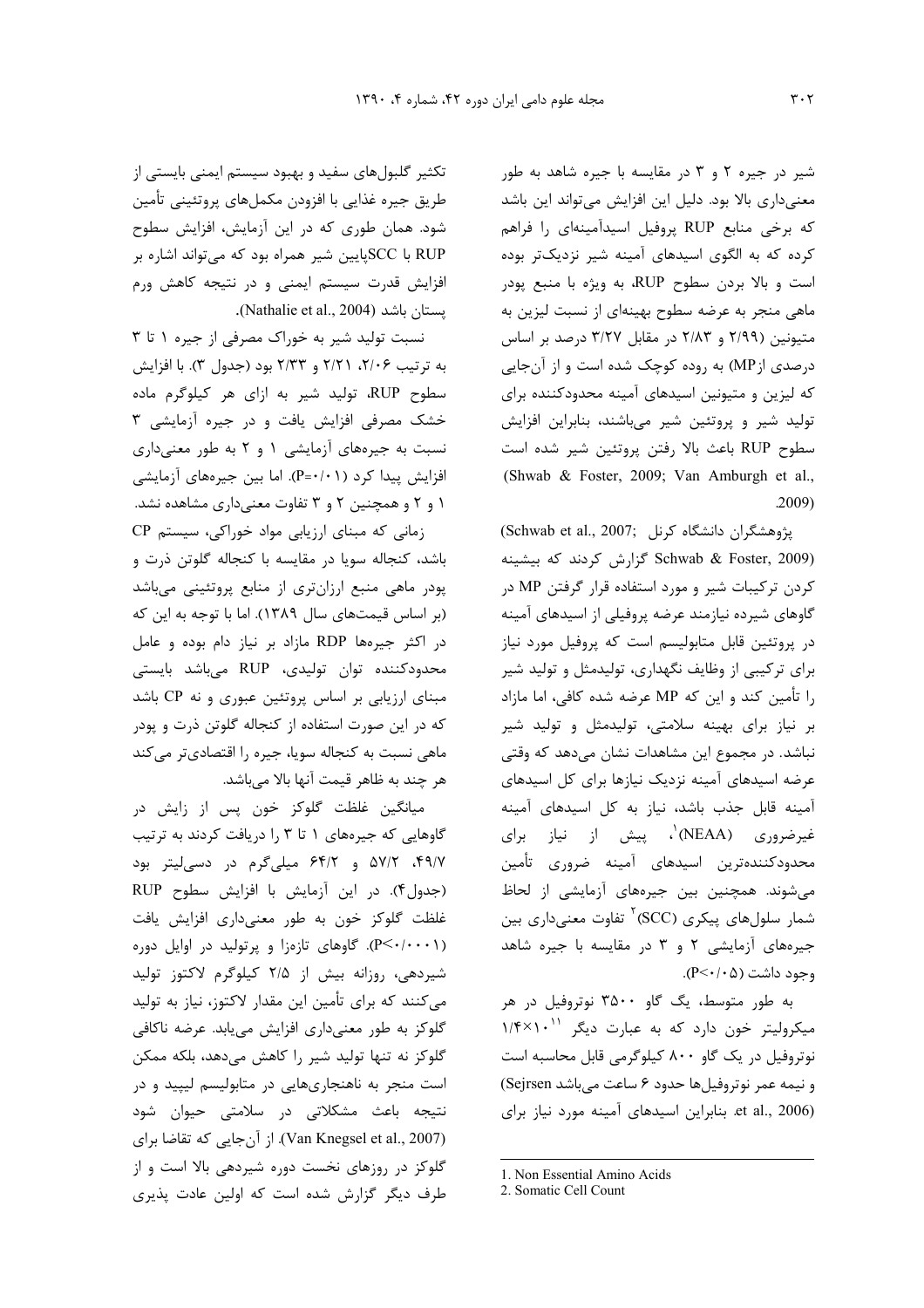هموراتیک متابولیسم گلوکز در اوایل دوره شیردهی، افزایش گلوکونئوژنز کبدی و کاهش در اکسیداسیون (Drackley et al., 2001; كلوكز در بافت احشايي است) Reynolds et al., 2003)، وبه لحاظ این که بخشی از این گلوکز مورد نیاز توسط فرآیند گلوکونئوژنز در کبد از اسکلت کربنی اسیدهای آمینه (حداقل ٢٠ تا ٣٠ درصد) تأمین میشود، بنابراین افزایش سطوح پروتئین در جیرەهای غذایی به نفع تولید گلوکز میباشد.

Reilly & Ford (1971) دريافتند كه توليد كل گلوکز با میزان پروتئین مصرفی روزانه رابطه مثبتی دارد و میزان تولید گلوکز از اسیدهای آمینه در ارتباط با میزان ورود اسیدهای آمینه به روده میباشد.

میانگین غلظت کل پروتئین پلاسما در گاوهایی که جیرههای ١ تا ١,٣ دریافت کردند به ترتیب ٧/٢٢، ٧/٢٢ و ۷/۵۶ گرم در دسیلیتر و غلظت آلبومین پلاسما ۲/۹۵، ۳/۳۵ و ۳/۳۲ گرم در دسهالیتر بود (جدول ۴). با افزایش سطوح RUP در جیره گاوهای تازهزا، غلظت کل پروتئین پلاسما در گاوهایی که جیرههای آزمایشی ۲ و ۳ را دریافت کردند، نسبت به گاوهای گروه شاهد به طور معنیداری افزایش یافت (P=٠/٠٠٠۵) و غلظت آلبومین پلاسما نیز در جیره آزمایشی ۳ به طور معنیداری بالا بود (P=٠/٠٠١). كل پروتئين و آلبومين پلاسما، فراهمی پروتئین را منعکس میکنند و غلظت آنها در موارد کمبود پروتئین کاهش مییابد. آلبومین، به طور نسبی نیمه عمر کوتاهی دارد و میتواند مشکلات کمبود یروتئین را در یک دوره ۱ یا ۲ ماه نشان دهد (Van Saun, 2004). كاهش آلبومين، با بيماري هاي پس از زایش همراه است و می تواند به عنوان شاخصی برای پیشبینی خطر بیماری در دوره نزدیک زایش و تازهزا استفاده شود. گاوهای تازهزایی که میتوانند غلظت آلبومین سرم ,ا بالاتر از ۳/۵ گرم در دسی لیتر حفظ کنند، احتمال کمتری برای داشتن بیماریهای پس از زایش دارند. به طور کلی، در گاوهای تازهزایی که غلظت نیتروژن اورەای خون (BUN)<sup>۱</sup> پایین و آلبومین پایینی (کمتر از ۳ گرم در دسی لیتر) دارند، به نظر می رسد که در پاسخ به هر بیماری شکست بخورند و بیماریهایی از

قبيل متريت، اندومتريت، جفت ماندگي، ورم پستان، CVan Saun, 2004; Le تجربه كنند Van Saun, 2004; Le .Blanc et al., 2005)

میانگین غلظت BUN در گاوهایی که جیرههای ۱ تا ۳ را دریافت کردند، به ترتیب ۱۵/۶۱، ۱۷/۳۳ و ۱۹/۷۴ میلی گرم در دسی لیتر بود (جدول۴). با افزایش سطوح RUP در جیرههای آزمایشی، غلظت BUN به طور معنیداری افزایش یافت (P<۰/۰۰۰۱). ثابت شده است که جیرههایی با RUP بالاتر در مقایسه با جیرههایی با RDP بالا، غلظت BUN كمترى را ايجاد مى كنند و تولیدمثل و باروری را بهبود میدهند (Butler, 1998). .Ferguson et al (1988) گزارش کردند که گاوهایی با سطوح بالاتر از ٢٠ ميلي گرم در دسي ليتر BUN، سه برابر احتمال کمتری برای آبستن شدن در مقایسه با گاوهایی با غلظتهای پایینتر BUN دارند.

از طرف دیگر، فرآوردههای فرعی متابولیسم نیتروژن ممكن است وظيفه محور هيبوتالاموس-هييوفيز-تخمدان را تغییر دهند و به تبع آن توان تولیدمثلی کاهش یابد و همچنین سطوح بالای آمونیاک گردش خون ممکن است سیستم ایمنی را کاهش داده و منجر به کاهش در توان تولیدمثلی گردد Ferguson & BUN اما در پژوهش حاضر غلظت. BUN بالاتر از دامنه توصیه شده (۲۰ میلیگرم در دسیلیتر) نبود. همچنین گاوهای تازهزا (در روزهای ١ تا ٢١ شیردهی) هیچ وقت تلقیح نمیشوند و تلقیح گاوها معمولاً ۴۰ تا ۵۰ روز پس از زایش صورت میگیرد.

به نظر می رسد که موبیلیزاسیون چربی در روزهای نخست دوره شیردهی و فعال شدن مسیر بتا-اکسیداسیون پراکسی زومی تولید پراکسید هیدروژن و سایر متابولیتهای واکنشدهنده اکسیژن (ROM) مے نماید. این متابولیتها، غشاهای سلولی از جمله غشای لنفوسیتهایی که حاوی اسید چرب غیراشباع با چند باند دوگانه (PUFA) هستند را مورد حمله قرار داده و نهایتاً فعالیت این سلولها را مختل میکنند. ضمن تأمین آنتیاکسیدانتهای کافی در جیره غذایی، اورات به عنوان یک آنتی|کسیدانت در پیشگیری از تنش

<sup>2.</sup> Reactive Oxygen Metabolites

<sup>1.</sup> Blood Urea Nitrogen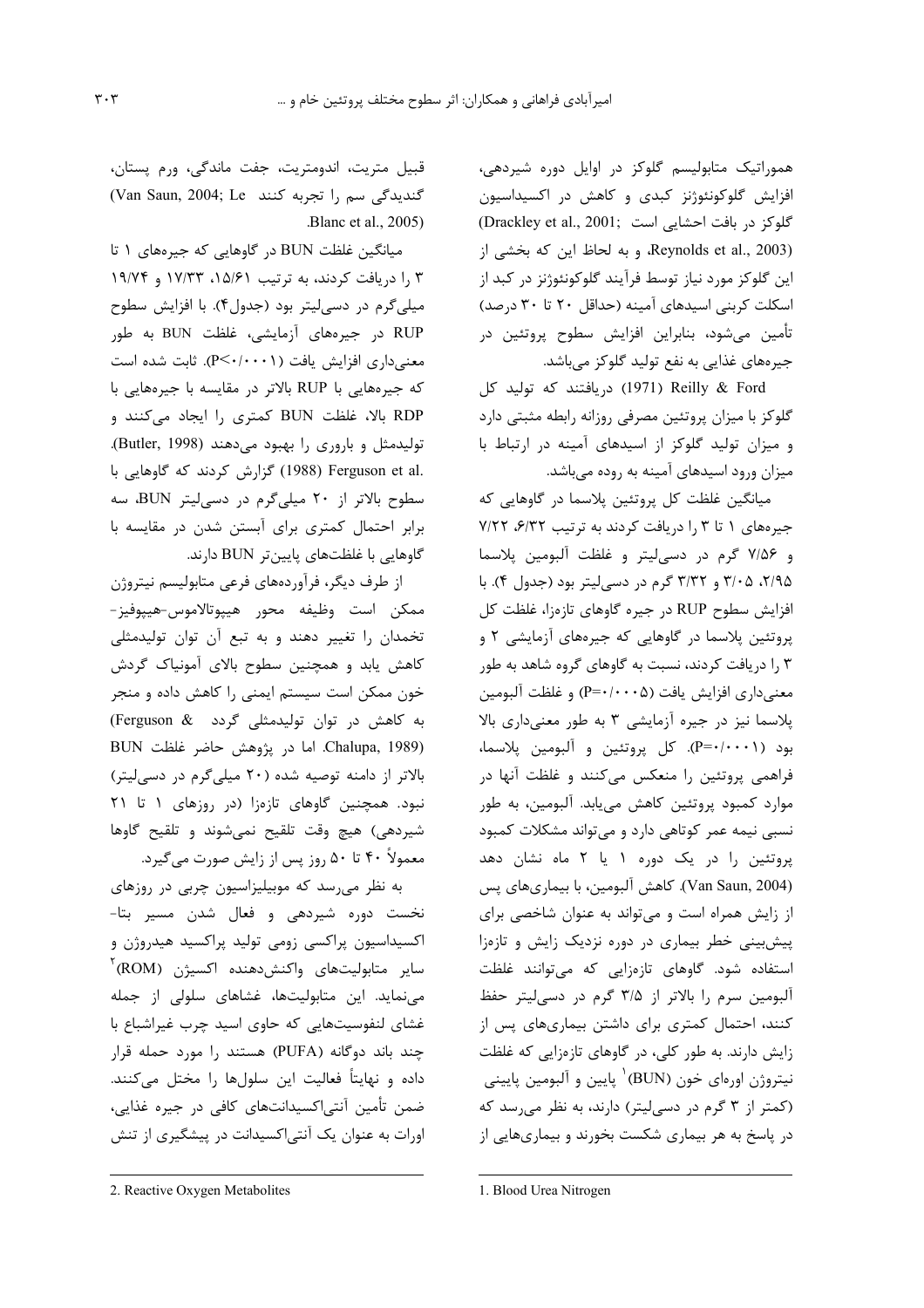اکسیداتیو مطرح است. در جیرههایی با پروتئین بالا، به ویژه در گاوهای تازهزا به علت تولید اوره مقداری از تنش اکسیداتیو ممکن است کاهش یابد و بالا بودن غلظت آمونیاک در شکمبه در حیوانات تغذیه شده با پروتئین بالا، از احتمال ابتلای آنها به اسیدوزیس تا حدودی پیشگیری می کند.

ميانگين غلظت اسيدهاى چرب غيراستريفيه (NEFA) پلاسمای پس از زایش در گاوهایی که جیرههای ١ تا ٣ را دریافت کردند، به ترتیب ٠/٨٨، ٠/۶١ و ٠/٤١ ميلي مول در ليتر بود (جدول ۴). با افزایش سطوح RUP در جیرههای آزمایشی، غلظت NEFA پلاسما به طور معنیداری در گاوها کاهش یافت  $(P<\cdot/\cdot\cdot\cdot)$ 

Nydam & Ospina (2009)، پژوهشی را در دانشگاه کرنل روی ۱۰۴ گله آمریکا با ۲۷۵۸ راس گاو انجام دادند که از این تعداد ۱۴۴۰ گاو پیش از زایش و ۱۳۱۸ گاو پس از زایش نمونه برداری شدند. در این پژوهش ثابت شد که توازن منفی بیش از حد انرژی (اندازهگیری شده توسط غلظتهای NEFA و BHBA) در دوره انتقال پیش بینی کنندههای قوی بیماریهای درمانگاهی و توان تولیدمثلی و تولیدی منفی در گاوهای نگهداری شده در فری استال و تغذیه شده با TMR هستند.

برنامههای متمرکز مدیریتی روی کمینه کردن خطر این بیماریها و کمینه کردن اثرات منفی کاهش توان تولیدمثلی و تولیدی ممکن است به عنوان راهنمایی های کلی برای کنترل و نظارت غلظتهای NEFA و BHBA در گاوها مورد توجه باشند: غلظتهای NEFA بزرگتر یا مساوی ۰/۳ میلی مول در لیتر برای گاوها در ۱۴ تا ۲ روز پیش از زایش و بزرگتر یا مساوی ۰/۶ میلی مول در لیتر و غلظت BHBA بزرگتر یا مساوی ۰/۹۶ میلی مول در لیتر برای گاوهایی که ۳ تا ۱۴ روز پس از زایش هستند، به عنوان سطوح آستانه (خط قرمز) در نظر گرفته مے شوند.

یژوهشگران دانشگاه کرنل , Nydam & Ospina) (2009 گزارش کردند که شناسایی یک سطح هدف برای NEFA و BHBA به علت تغییرات تکتک حیوانات مشكل مىباشد، اما با اين حال آستانه بحرانى براى NEFA درمورد ناهنجاریهای متابولیکی از جمله

جابجایی شیردان، کتوزیس درمانگاهی و متریت یا جفت ماندگی به ترتیب ۰/۵۲، ۰/۵۷، ۰/۳۶ میلی مول در لیتر و نسبت خطر به ترتیب ۹/۷، ۵ و ۱۶ ذکر شده است.

بر اساس دادههای دانشگاه میشیگان Le Blanc et) بالاتر NEFA فلظتهاى NEFA بالاتر al., 2005; Van Saun, 2004) از ۰/۴ میلی مول در لیتر (گاوهای پابه ماه) و بالاتر از ۰/۶ میلی مول در لیتر (گاوهای تازهزا)، به ترتیب خطر ناهنجاریهای متابولیکی را ۴ و ۵ برابر افزایش میدهند، اما در این آزمایش با افزایش سطوح RUP در جیرههای آزمايشي، غلظت NEFA يلاسما كاهش يافت.

به نظر میرسد که یکی از مهمترین راهکارها برای پیشگیری از بروز کبد چرب، ایجاد کار برای کبد است. به طوری که اسیدهای چرب غیر استریفه از مسیر بتا-اکسیداسیون و سیکل کربس در میتوکندری به سمت مسیرهای مضر منحرف نشوند. در صورت عدم مصرف اسیدهای چرب در مسیرهای مفید، این اسیدهای چرب مي توانند به طرف سنتز ترى آسيل گليسرول (TAG)` و يا سنتز اجسام كتوني در كبد پيش روند. با توجه به اين پیشنهادها، افزایش پروتئین جیره غذایی فرآیند گلوکونئوژنز و اورئوژنز را در کبد فعال میکند که این خود فعالیتی برای هپاتوسیتها محسوب میشود و می تواند از پیشرفت کبد چرب تا حدودی پیشگیری کند، همان طوری که توسط .Bobe et al (2004) نیز اورئوژنز و گلوکونئوژنز به عنوان راهکاری مثبت در این زمینه پیشنهاد شده است.

میانگین غلظت بتا-هیدروکسی بوتیریک اسید (BHBA) پلاسما در گاوهایی که جیرههای ۱ تا ۳ را دریافت کردند، به ترتیب ۱/۰۲، ۰/۵۳ و ۰/۳۵ میلی مول در ليتر بود (جدول ۴). با افزايش سطوح RUP در جیرههای غذایی گاوهای تازهزا، غلظت BHBA در گاوهایی که جیرههای آزمایشی ۲ و ۳ را دریافت کردند، در مقایسه با گاوهای گروه شاهد به طور معنیداری كاهش يافت (P ≺ ٠/٠٠١).

(Nydam et al. 2009; يژوهشگران دانشگاه كرنل) 2009; Daffield et al., 2009; Daffield et al., 2009) کردند که آستانه بحرانی برای BHBA درمورد

<sup>1.</sup> Triacylglycerol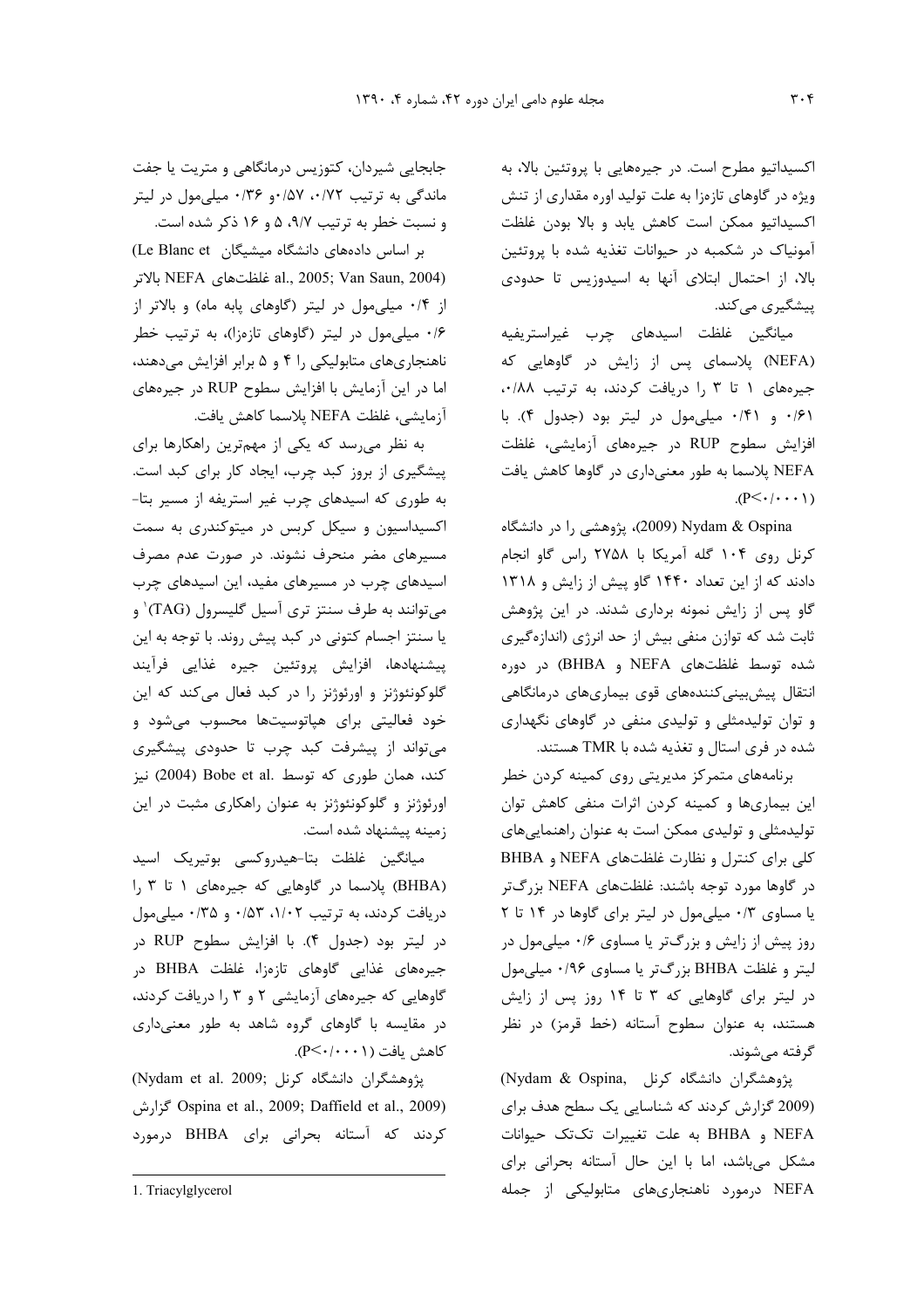ناهنجاریهای متابولیکی از جمله جابجایی شیردان، کتوزیس درمانگاهی و متریت یا جفت ماندگی به ترتیب ۰/۹۶ ۰/۹۶ و ۰/۶۷ میلی مول در لیتر و نسبت خطر به ترتیب ۶/۹، ۴/۹ و ۲/۳ میباشد.

(Le Blanc et al., پژوهشگران دانشگاه میشیگان) 2005; Van Saun, 2004) گزارش کردهاند که غلظت BHBA یس از زایش، به مقادیر بیشتری افزایش می یابد، اما گاوهایی با غلظتهای بالای ۰/۹۶ یا ۱/۳۵ میلی مول در لیتر BHBA، ۳/۲ و ۴/۳ برابر در خطر بالاتری برای بیماریهای پس از زایش هستند که در این آزمایش با افزایش پروتئین، غلظت BHBA کمتر از سطوح پیشنهاد شده بود.

ماده خشک مصرفی و غلظت NEFA در پلاسما به طور معکوس با هم رابطه دارند. با تجمع TAG در کبد، عمل سلولهای کبدی مختل میشود و استیل کوآنزیم آ به خوبی در چرخه کربس شرکت نمیکند و به استواستات و بتا- هیدروکسی بوتیرات تبدیل می شود. وجود این اجسام کتونی در خون و شیر و ادرار مشخصه (Nydam et al., 2009; Ospina اصلی کتوزیس میباشد et al., 2009; Daffield et al., 2009). و از آنجایی که با افزایش پروتئین عبوری در جیرههای غذایی، ماده خشک مصرفی افزایش و غلظت NEFA کاهش یافته است، پس میتوان گفت با افزایش پروتئین در جیره غذایی میتوان

تا اندازهای از بروز کتوزیس در اوایل دوره شیردهی پیشگیری کرد.

پژوهشگران ثابت کردهاند که افزایش انرژی در جیره غذایی تغذیه شده در پیرامون زایش با کاهش وقوع جا به جایی شیردان و افزایش پروتئین در جیره غذایی با كاهش وقوع جفت ماندگى و كتوزيس مرتبط است (Curtis et al., 1985; Law et al., 2009). از طرف دیگر نقش بالقوه متيونين در كتوزيس گاوي بيش از ٣٠ سال است که شناخته شده است (McCarthy et al., 1968)، و از آنجایی که منابع RUP به کار رفته در این پژوهش، به ویژه پودر ماهی منبع غنی از متیونین میباشد، بنابراین می تواند باعث کاهش بروز کتوزیس شود.

ميانگين غلظت آسپارتات آمينو ترانسفراز (AST) در گاوهایی که جیرههای غذایی ۱ تا ۳ را دریافت کردند، به ترتیب ۱۲۴/۴۰، ۹۶/۵ و ۸۷/۵ واحد در لیتر بود (جدول ۴). با افزایش سطوح RUP در جیرههای آزمایشی، غلظت AST پلاسما در گاوها به طور معنیداری کاهش یافت (P=۰/۰۰۰۷). با توجه به این که افزایش غلظت NEFA در سلولهای کبدی، باعث التهاب وتخريب سلول هاى كبدى شده وفعاليت اين سلولها را مختل میکند و در گاوهایی با کبد چرب، غلظت آنزیمهای کبدی (شاخصی از سلامت کبد) افزايش مي يابد كه نشان دهنده التهاب و تخريب

| و امتیاز وضعیت بدنی در گاوهای تازهزای هلشتاین                                                         |                                                                |                                           |                                            |                                                |                                             |
|-------------------------------------------------------------------------------------------------------|----------------------------------------------------------------|-------------------------------------------|--------------------------------------------|------------------------------------------------|---------------------------------------------|
| سطح احتمال                                                                                            | $\mathrm{N}$ SEM                                               |                                           | جيرەهاي آزمايشى                            |                                                |                                             |
|                                                                                                       |                                                                | ٣                                         | $\mathsf{r}$                               | $\lambda$                                      | فراسنجه                                     |
| $<\!\!\boldsymbol{\cdot}/\!\!\boldsymbol{\cdot}\!\!\boldsymbol{\cdot}\!\!\cdot\!\!\boldsymbol{\cdot}$ | $1/\lambda \Delta$                                             | $55/10^a$                                 | $\Delta V/Y^b$                             | $f \cdot \gamma / \gamma^c$                    | گلوکز (میلیگرم در دسی لیتر)                 |
| $\cdot/\cdot\cdot\Delta$                                                                              | $\cdot/\gamma$                                                 | $V/\Delta$ ۶ <sup>a</sup>                 | $Y/Y^a$                                    | $5/77^b$                                       | کل پروتئین (گرم در دسیلیتر)                 |
| $\cdot/\cdot\cdot\cdot$                                                                               | $\cdot$ / $\cdot$ $\Delta\Delta$                               | $\mathbf{r}/\mathbf{r}$                   | $\mathbf{r}/\cdot \mathbf{a}^{\mathrm{b}}$ | $Y/90^b$                                       | آلبومین (گرم در دسیلیتر)                    |
| $\cdot$ / $\cdot$ /                                                                                   | $\cdot/\tau$                                                   | $f/\tau f^a$                              | $f/\gamma^a$                               | $\mathbf{r}/\mathbf{r}\mathbf{v}^{\mathrm{b}}$ | گلوبولین (گرم در دسیلیتر)                   |
| $\langle \cdot   \cdots \rangle$                                                                      | $\cdot$ /۳۵                                                    | ۱۹/۷۴ $^{\rm a}$                          | $V/Tr^b$                                   | 10/51                                          | نیتروژن اورهای خون (میلیگرم در دسی لیتر)    |
| $\langle \cdot   \cdots \rangle$                                                                      | $\cdot$ / $\cdot$ $\Delta\Delta$                               | $\cdot$ /۴ $\gamma$ <sup>c</sup>          | $\cdot$ / $5\gamma^b$                      | $\cdot/\lambda\lambda^a$                       | اسیدهای چرب غیراستریفیه (میلیمول در لیتر)   |
| $\langle \cdot   \cdots \rangle$                                                                      | $\cdot$ / $\cdot$ 9 $\vee$                                     | $\cdot$ /٣۵ <sup>b</sup>                  | $\cdot$ /0 $r^{b}$                         | $1/\cdot \gamma^a$                             | بتا-هیدروکسی بوتیریک اسید (میلیمول در لیتر) |
| $\cdot/\cdot\cdot\cdot$ Y                                                                             | $Y/F\Delta$                                                    | $\lambda V/\Delta^b$                      | $95/0^b$                                   | $177/5.$ <sup>a</sup>                          | آسپارتات آمینو ترانسفراز (واحد در لیتر)     |
| $\cdot/\cdot\cdot\cdot$ 9                                                                             | V/Y                                                            | $\left  \frac{\gamma}{4} \right $         | $110^b$                                    | 9.100                                          | کلسترول (میلیگرم در دسی لیتر)               |
| $\boldsymbol{\cdot}$ /٣٨                                                                              | T/Yf                                                           | $\mathsf{Y}\boldsymbol{\cdot}/\mathsf{Y}$ | Yf/Y                                       | 55/1                                           | استروژن (پیکوگرم در میلیلیتر)               |
| .790                                                                                                  | .115                                                           | $\mathbf{r}/\mathbf{r}$                   | T/Y                                        | $T/T \Delta$                                   | امتیاز وضعیت بدنی در آغاز آزمایش            |
| $\cdot/\cdot\cdot\tau$                                                                                | $\boldsymbol{\cdot}\,/\boldsymbol{\cdot}\,\boldsymbol{\wedge}$ | $- \cdot / \mathfrak{f} \gamma^a$         | $- \cdot / \mathfrak{r} \mathfrak{r}^a$    | $-1.00$                                        | تغيير امتياز وضعيت بدني                     |

جدول ۴- اثرات سطوح متفاوت پروتئین غیرقابل تجزیه در شکمبه روی فراسنجههای خونی

حروف غیرمشترک در هر ردیف نشان دهنده تفاوت معنی دار میانگین ها در سطح احتمال ۵ درصد است Standard Error of Means\*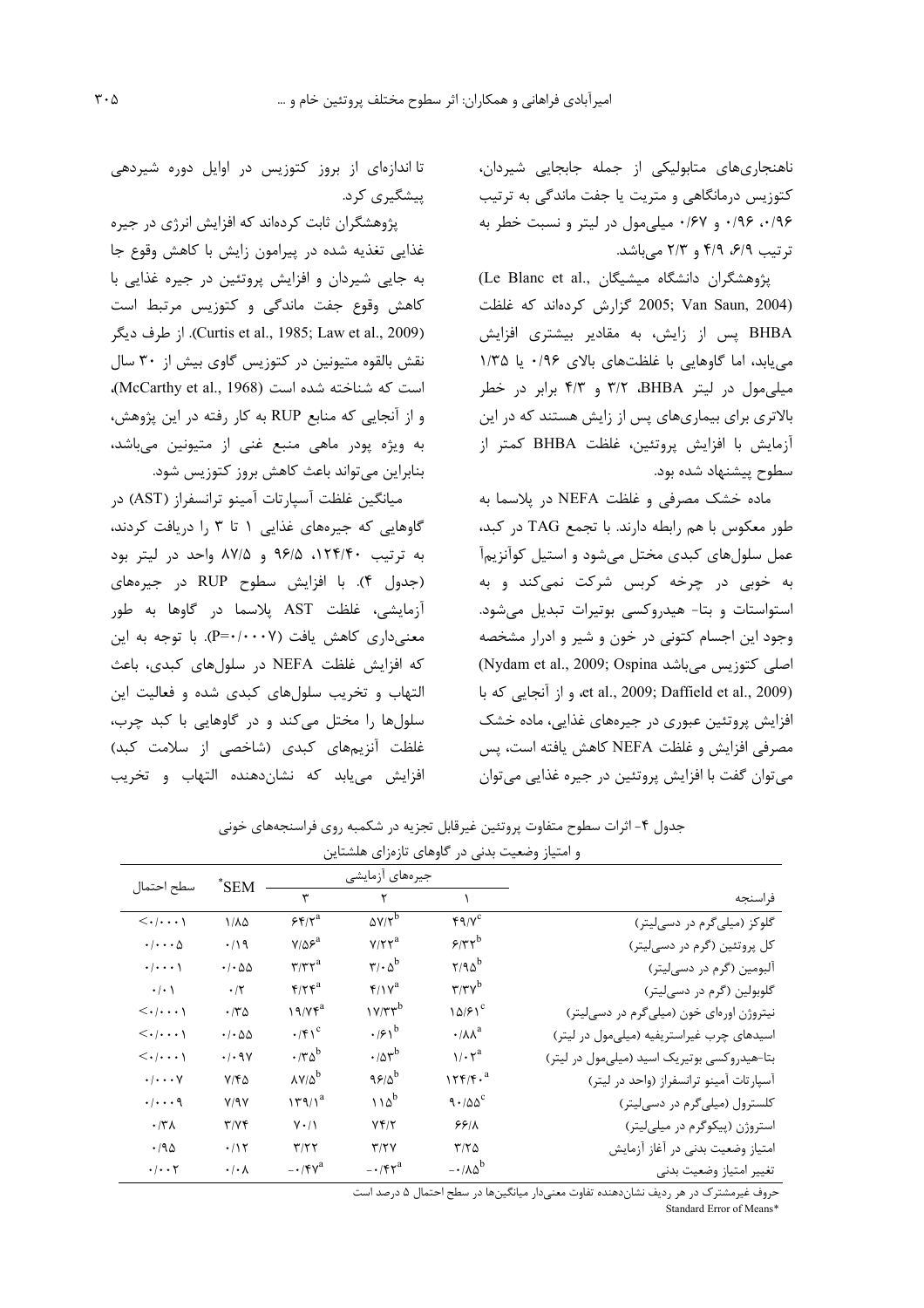سلولهای کبدی میباشند (Bobe et al., 2004). اما در این پژوهش با افزایش سطوح RUP در جیرههای آزمایشی، غلظت NEFA و AST در پلاسما به طور معنىدارى كاهش يافت.

میانگین غلظت کلسترول پلاسما در گاوهایی که جیرههای ١ تا ٣ را دریافت کردند، به ترتیب ٩٠/۵۵. ۱۱۵ و ۱۳۹/۱ میلیگرم در دسی لیتر بود (جدول۴). با افزایش سطوح RUP در جیرههای آزمایشی، غلظت کلسترول پلاسما به طور معنیداری در گاوها افزایش  $(P = \cdot / \cdot \cdot \cdot)$  يافت

برایخروج چربیها از کبد به شکل لیپوپروتئینهایی با چگالی بسیار پایین (VLDL)، پروتئین مورد نیاز است (Bobe et al., 2004). همراه با چربی در ساختار VLDL، مقادیر بیشتری از کلسترول وجود دارد. بنابراین كل كلسترول پلاسما به طور غيرمستقيم، بيانگر حضور VLDL در خون و در نتیجه توانایی کبد در تولید VLDL می باشد. اگر تولید VLDL به مخاطره بیافتد، تجمع چربی در کبد را به دنبال دارد. بنابراین، مقادیر پایین کل کلسترول (کمتر از ۷۵ میلیگرم در دسیلیتر پیش از زایش و کمتر از ۱۰۰ میلیگرم در دسی لیتر پس از زایش) شرایطی را نشان میدهد که در آن تولید VLDL محدود شده و احتمال تجمع چربی در کبد وجود دارد. به این دلیل برخی پژوهشگران اندازهگیری نسبت NEFA به کلسترول را به عنوان شاخصی از ناهنجاریهای کبدی پیشنهاد کردهاند. نسبت NEFA به كلسترول محاسبه شده براى پيشبينى بيمارىهاى پس از زایش در دوره پا به ماه بیشتر از ۰/۲ و در دوره تازهزا بيشتر از ٠/٣ كزارش شده است .Van Saun).  $2004)$ 

میانگین تغییر امتیاز وضعیت بدنی در گاوهایی که جیرههای غذایی ١ تا ٣ را دریافت کردند طی ٢١ روز دوره آزمایش، به ترتیب ۰/۴۵-، ۰/۴۲- و ۰/۴۷- بود (جدول ۴). با افزایش سطوح RUP در جیرههای آزمایشی، امتیاز وضعیت بدنی به طور معنیداری افزایش  $(P = \cdot / \cdot \cdot \tau)$  مافت

Van Knegsel et al. دادههای حاصل از پژوهش (2007) نشان می دهد که با تغییر نوع جیره غذایی، تفکیک مواد مغذی به سمت بافت بدن یا شیر میتواند

تغییر کند. به عنوان مثال، استفاده از جیرههای گلوکوژنیک در مقایسه با جیرههای لیپوژنیک منجر به ذخیره انرژی در بدن میشوند. این موارد بیان میکنند که استفاده از مواد مغذی گلوکوژنیک به هزینه مواد مغذی لیپوژنیک در اوایل دوره شیردهی امکانپذیر و سودمند است. این وضعیت با نتایج به دست آمده در پژوهش حاضر مشابه است که با مصرف سطوح بالای پروتئین عبوری و افزایش ماده خشک مصرفی، میزان انرژی مصرفی افزایش می یابد و به تبع آن تغییر امتیاز وضعیت بدنی بهبود می یابد.

با توجه به این که موبیلیزاسیون پروتئین بدن در روزهای اول پس از زایش آغاز میشود و ذخیره پروتئین بدنی از هفته ۴ پس از زایش آغاز میشود، عدم تأمین پروتئین و اسیدهای آمینه ضروری مورد نیاز گاوهای تازهزا برای سطوح بالای تولید، منجر به موبیلیزاسیون پروتئین بافتی میشود و از آنجایی که پروتئین، بیشتر در عضلات بوده و با ۸۰ درصد آب همراه است، بنابراین برداشت پروتئین با کاهش شدید وزن بدن و BCS همراه است.

هدف از موبیلیزاسیون پروتئین بافتی، دستیابی دام به اسيدهاي آمينه ويژه (متيونين، سيستئين، گلوتأمين، آرژینین و تریپتوفان و…) است که بخشی از این اسیدهای آمینه در تکثیر گلبولهای سفید خون و سنتز پروتئینهای فاز حاد، برای مبارزه با چالش های عفونی ضروری میباشد، اما از آنجایی که پروفیل اسیدهای آمینه مورد نیاز در این مسیرهای متابولیکی ویژه، متفاوت از الگویی است که به وسیله پروتئولیز عضلات اسکلتی آزاد می شوند، بنابراین منجر به افزایش نسبی اسیدهای آمینه غیرمحدودکننده میشوند، در حالی که دیگر اسیدهای آمینه برای پاسخ ایمنی محدود میباشند (Nathalie et al., 2004). بنابراین در جیره گاوهای تازهزا، تأمین پروتئین و اسیدهای آمینه ضروری برای سنتز پروتئینهای فاز حاد، اسیدهای آمینه موجود در پیکره گلبولهای سفید همراه با حفظ همزمان پروتئین عضلات اسکلتی، توان تولیدی حیوان و فعالیت دفاعی بدن توجه ویژهای را می طلبد.

نتىجەگىرى

پژوهشها در زمینه خورانیدن پروتئین خام (بخش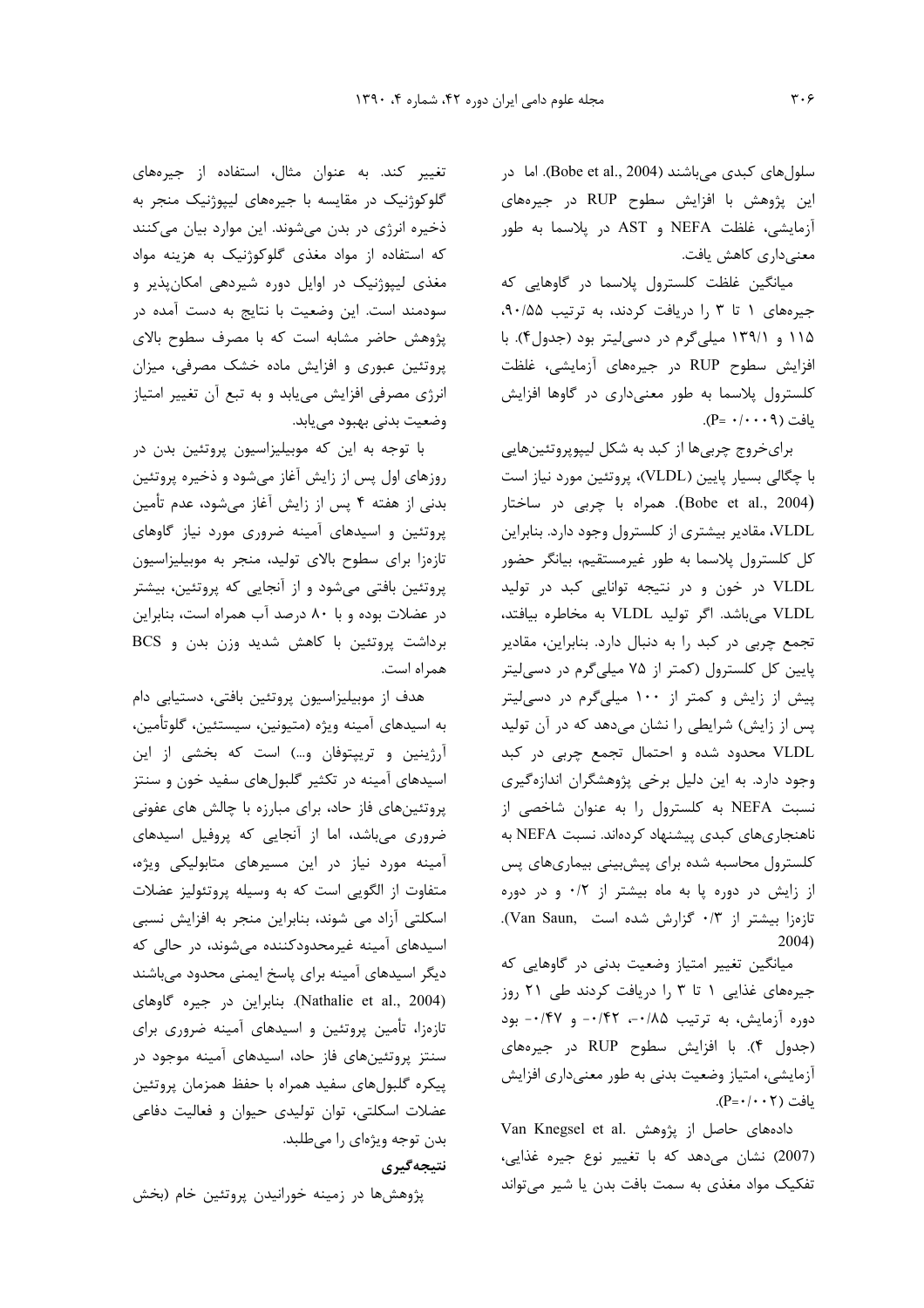آمینه ضروری موجود در آنها در جیره غذایی گاوهای تازهزا افزایش یابد. با توجه به نتایج به دست آمده از این یژوهش (افزایش ماده خشک مصرفی، تولید شیر و كاهش غلظت NEFA و BHBA و AST به عنوان شاخصهایی از سلامت دام، پیشنهاد می شود که این یژوهش در سطح گسترده در مزارع به کار گرفته شود و سطح پیشنهادی CP و RUP در جیره گاوهای تازهزا به تر تیب ۱۸/۸ و ۷/۲ درصد مے باشد.

یروتئین غیرقابل تجزیه در شکمبه) تا سطح پیشنهاد شده در این طرح، در گاوهای تازهزا کم بوده و از آنجایی که گاوها در این دوره (۲۱ روز اول پس از زایش) با کاهش ماده خشک مصرفی روبرو می شوند که این امر، خود عاملی برای کاهش سرعت عبور و به دنبال آن افزایش تجزیهپذیری مواد خوراکی به ویژه، مکمل های یروتئینی می باشد، بنابراین پیشنهاد می شود که مقدا<sub>د</sub> مکمل های پروتئینے محافظت شده با توجه به اسیدهای

#### **REFERENCES**

- 1. Anderson, G. W. & Barton, B. A. (1988). Reproductive efficiency: potential nutrition- management intractions. pp 107. In: Proceedings of Winter Dairy Management Schools. Cornell University, Ithaca, NY.
- 2. AOAC. (1990). Official methods of analysis. (15<sup>th</sup> ed.). Association of Official Analytical Chemists, Arlington, VA.
- 3. Bobe, G., Young, J. W. & Beitz, D. C. (2004). Invited Review: Pathology, Etiology, Prevention, and Treatment of Fatty Liver in Dairy Cows. Journal of Dairy Science, 87, 3105-3124.
- 4. Boucher, S. E. (2009) Challenges of predicting metabolizable lysine content of ingredients. In: Proc. Cornell Nutr. Conf. Feed Manuf., Cornell University, Ithaca, NY, pp. 16-27.
- 5. Broderick, G. A. & Reynal, S. M. (2009). Effect of source of rumen-degraded protein on production and ruminal metabolism in lactating dairy cows. Journal of Dairy Science, 92, 2822-2834.
- 6. Butler, W. R. (1998). Review: Effect of protein nutrition on ovarian and uterine physiology in dairy cattle. Journal of Dairy Science, 81, 2533-2539.
- 7. Chase, L. E., Higgs, R. J. & Van Amburgh, M. E. (2009). Feeding low crude protein rations to dairy cows- opportunities and challenges. In: Proceedings of Cornell Nutr. Conf. Feed Manuf., Cornell University, Ithaca, NY, pp. 220-226.
- 8. Chen, J., Broderick, G. Luchini, D. Sloan, B. & Devillard, E. (2009). Effect of metabolizable lysine and methionine concentrations on milk production and N utilization in lactating dairy cows. Journal of Dairy Science, 92 (Suppl. 1), 171. (Abstr.).
- 9. Curtis, C. R., Erbo, H. N., Sniffen, C. H., Smith, R. D. & Kronfelb, D. S. (1985). Path analysis of dry period nutrition, postpartum metabolic and reproductive disorders, and mastitis in Holstein cows. Journal of Dairy Science, 68, 2347-2360.
- 10. Drackley, J. K. (1999). Biology of dairy cows during the transition period: the final frontier? Journal of Dairy Science, 82, 2259-2273.
- 11. Drackley, J. K., Overton, T. R. & Neil Douglas, G. (2001). Adaptations of glucose and long-chain fatty acid metabolism in liver of dairy cows during the periparturient period. Journal of Dairy Science, 84 (E. Suppl.), E100-E112.
- 12. Duffield, T. F., Lissemore, K. D. McBride, B. W. & Leslie, K. E. (2009). Impact of hyper-ketonemia in early lactation dairy cows on health and production. Journal of Dairy Science, 92, 571-580.
- 13. Ferguson, J. D. & Chalupa, W. (1989). Impact of protein nutrition on reproduction in dairy cows. Journal of Dairy Science, 72, 746-766.
- 14. Ferguson, J. D., Blanchard, T., Galligan, D. T., Hoshall, D. C. & Chalupa, W. (1988). Infertility in dairy cattle fed a high percentage of protein degradable in the rumen. J. AM. Vet. Assoc. 192, 659-662.
- 15. Flis, S. A. & Wattiaux, M. A. (2005). Effects of parity and supply of rumen-degraded and undegraded protein on production and nitrogen balance in Holsteins. Journal of Dairy Science, 88, 2096-2106.
- 16. Ingvartsen, K. L. (2006). Feeding- and management-related diseases in the transition cow Physiological adaptations around calving and strategies to reduce feeding-related diseases. Anim. Feed Sci. Tech., 126, 175-213.
- 17. Ipharraguerre, I. R. & Clark, J. H. (2005). Impacts of the source and amount of crude protein on the intestinal supply of nitrogen fractions and performance of dairy cows. Journal of Dairy Science, 88, E22-E37
- 18. Jump, D. B., Clarke, S. D., Thelen, A., Liimatta, M., Ren, B. & Badin, M. (1996). Dietary polyunsaturated fatty acid regulation of gene transcription. *Prog. Lipid Res.*, 35, 227-241.
- 19. Kehoe, S. I., Jayarao, B. M. & Heinrichs, A. J. (2007). A survey of bovine colostrum composition and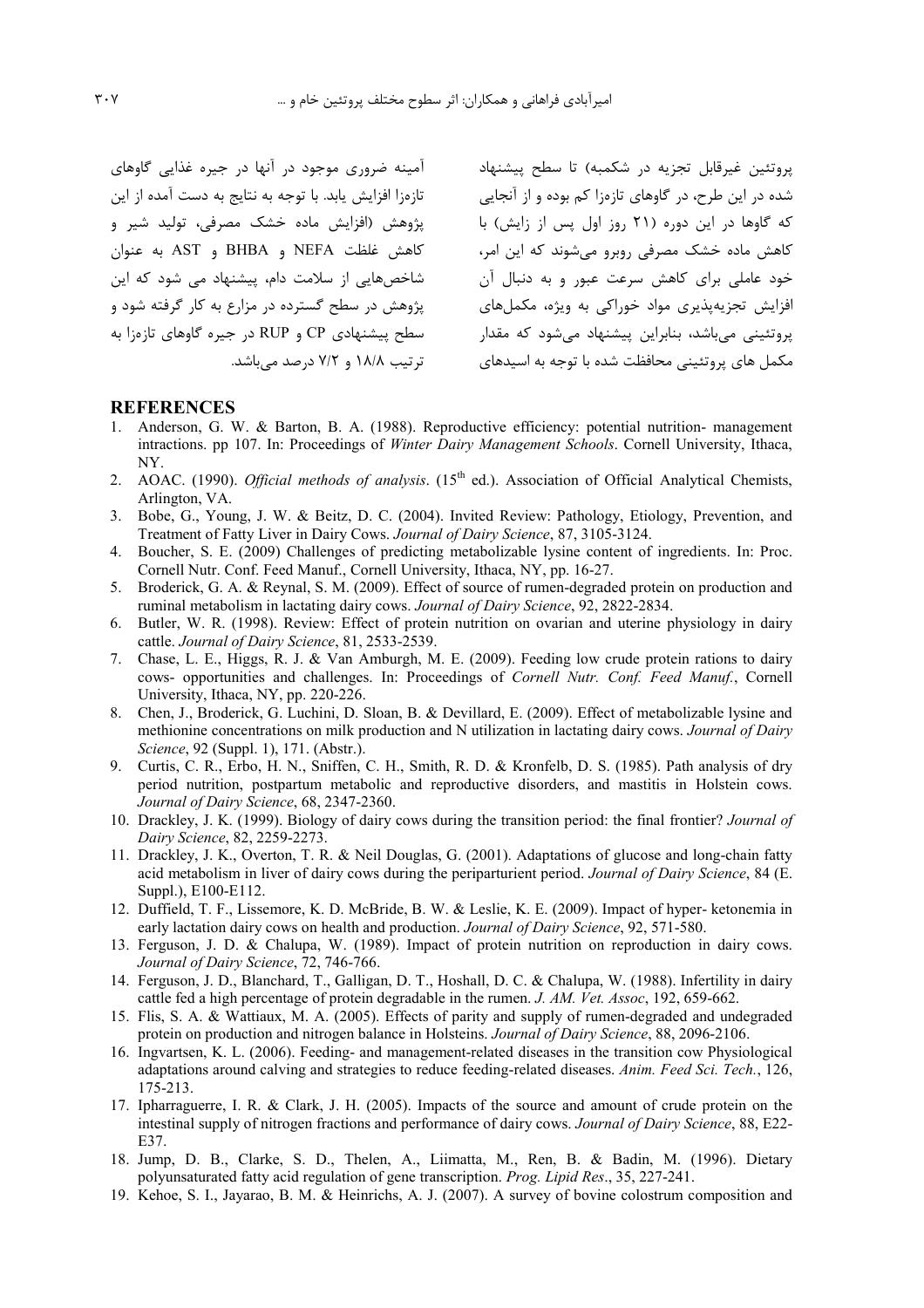colostrum management practices on Pennsylvania dairy farms. *Journal of Dairy Science*, 90, 4108-4116. 20. Khorasani, G. R., Boer, G. D. E. & Kennelly, J. (1996). Response of early lactation cows to ruminally

- undegradable protein in the diet. *Journal of Dairy Science*, 79, 446-453.
- 21. Law, R. A., Young, F. J., Patterson, D. C., Kilpatrick, D. J., Wylie, A. R. G. & Mayne, C. S. (2009). Effect of dietary protein content on animal production and blood metabolites of dairy cows during lactation. *Journal of Dairy Science*, 92, 1001-1012.
- 22. Le Blanc, S. J., Leslie, K. E. & Duffield, T. F. (2005). Metabolic predictors of displaced abomasum in dairy cattle. *Journal of Dairy Science*, 88, 159-170.
- 23. Mattos, R., Staples, C. R., Williams, J., Amorocho, A., McGuire, M. A. & Thatcher, W. W. (2002). Uterine, ovarian, and production responses of lactating dairy cows to increasing dietary concentrations of Menhaden fish meal. *Journal of Dairy Science*, 85, 755-764.
- 24. McCarthy, R. D., Porter, G. A. & Griel, L. C. (1968). Bovine ketosis and depressed fat test in milk: A problem of methionine metabolism and serum lipoprotein aberration. *Journal of Dairy Science*, 51, 459- 462.
- 25. Nathalie, L. F., Delphine, M. & Christiane, O. (2004). Modifications of protein and amino acid metabolism during inflammation and immune system activation. *Live. Prod. Sci*., 87, 37-45.
- 26. National Research Council. (2001). Nutrient Requirements of Dairy Cattle. 6<sup>th</sup> rev. ed. Nati. Acad. Sci., Washington, DC.
- 27. Nydam, D. V., Ospina, P. A., Stokol, T. & Overton, T. R. (2009). Evaluation of the effect of nonesterified fatty acids (NEFA) and S-Hydroxybutyrate (BHB) concentrations on health, reproduction and production in transition dairy cattle from the northeast USA. In: Proceedings of *Cornell Nutr. Conf. Feed Manuf.*, Cornell University, Ithaca, NY, pp. 97-103.
- 28. Ospina, P. A., Nydam, D. V., Stokol, T. & Overton, T. R. (2009). Herd alarm levels for health, reproductive, and production effects based on NEFA and BHB concentrations in dairy herds. In: Proceedings of *American association of bovine practitioners annual meeting*, Omaha, NE.
- 29. Overton, T. R. & Nydam, D. V. (2009). Integrating Nutritional and Grouping Management of Transition Cows. In: Proceedings of *Cornell Nutr. Conf. Feed Manuf.*, Cornell University, Ithaca, NY, pp. 104-110.
- 30. Rajala-Schultz, P. J. & Saville, W. J. A. (2003). Sources of variationin milk urea nitrogenin Ohio dairy herds. *Journal of Dairy Science*, 86, 1653-1661.
- 31. Reilly, P. E. B. & Ford, E. J. H. (1971). The effects of different dietary contents of protein on amino acid and glucose production and on the contribution of amino acids to gluconeogenesis in sheep. *Br. J. Nutr.*, 26, 249-263.
- 32. Reynolds, C. K., Aikman, P. C., Lupoli, B., Humphries, D. J. & Beever, D. E. (2003). Splanchnic metabolism of dairy cows during the transition from late gestation through early lactation. *Journal of Dairy Science*, 86, 1201-1217.
- 33. Santos, F. A. P., Santos, J. E. P., Thurer, C. B. & Huber, J. T. (1998). Effects of rumen undegradable protein on dairy cow performance: A 12-year literature review. *Journal of Dairy Science*, 81, 3182-3213.
- 34. SAS Institute. (2004). *User, s Guids Version 9. 1: Statistics*. SAS Institute, Cary, NC.
- 35. Schwab, C. G., Ordway, R. S. & Whitehouse, N. L. (2004). Amino acid balancing in the context of MP and RUP requirements. *15th Annual Florida ruminant nutrition symposium*, pp. 10-25.
- 36. Schwab, C. G., Boucher, S. E. & Sloan, B. K. (2007). Metabolizable protein and amino acid nutrition of the cow: Where are we in 2007? In: Proceedings of *the 68th annual minnesota nutrition conference*, pp. 121-138.
- 37. Schwab, C. G. & Foster, G. N. (2009). Maximizing milk components and metabolizable protein utilization through amino acid formulation. In: Proceedings of *Cornell Nutr. Conf. Feed Manuf.*, Cornell University, Ithaca, NY, pp. 1-15.
- 38. Schwab, C. G., Whitehouse, N. L., Luchini, D. & Sloan, B. (2009). Reevaluation of the breakpoint estimates for the NRC (2001) required concentrations of lysine and methionine in metabolizable protein for maximal content and yield of milk protein. *Journal of Dairy Science*, 92 (Suppl. 1), 103. (Abstr.)
- 39. Sejrsen, K., Hvelplund, T. & Nielson, M. O. (2006). Ruminant physiology. Wageningen Academic Publishing.
- 40. Van Amburgh, M. E., Overton, T. R., Chase, L. E., Ross, D. A. & Recktenwald, E. B. (2009). The Cornell Net Carbohydrate and Protein System: Current and future approaches for balancing of amino acids. In: Proceedings of *Cornell Nutr. Conf. Feed Manuf.*, Cornell University, Ithaca, NY, pp. 28-37.
- 41. Van Knegsel, A. T. M., Van den Brand, H., Dijksstra, J., Van Straalen, W. M., Heetkamp, M. J. W., Tamminga, S. & Kemp, B. (2007). Dietary energy source in dairy cows in early lactation: Energy partitioning and milk composition. *Journal of Dairy Science*, 90, 1467-1476.
- 42. Van Saun, R. J. (2004). Metabolic profiling and health risk in transition cows. Proc. Am. Assoc. Bov. Pract., 37, 212-213.